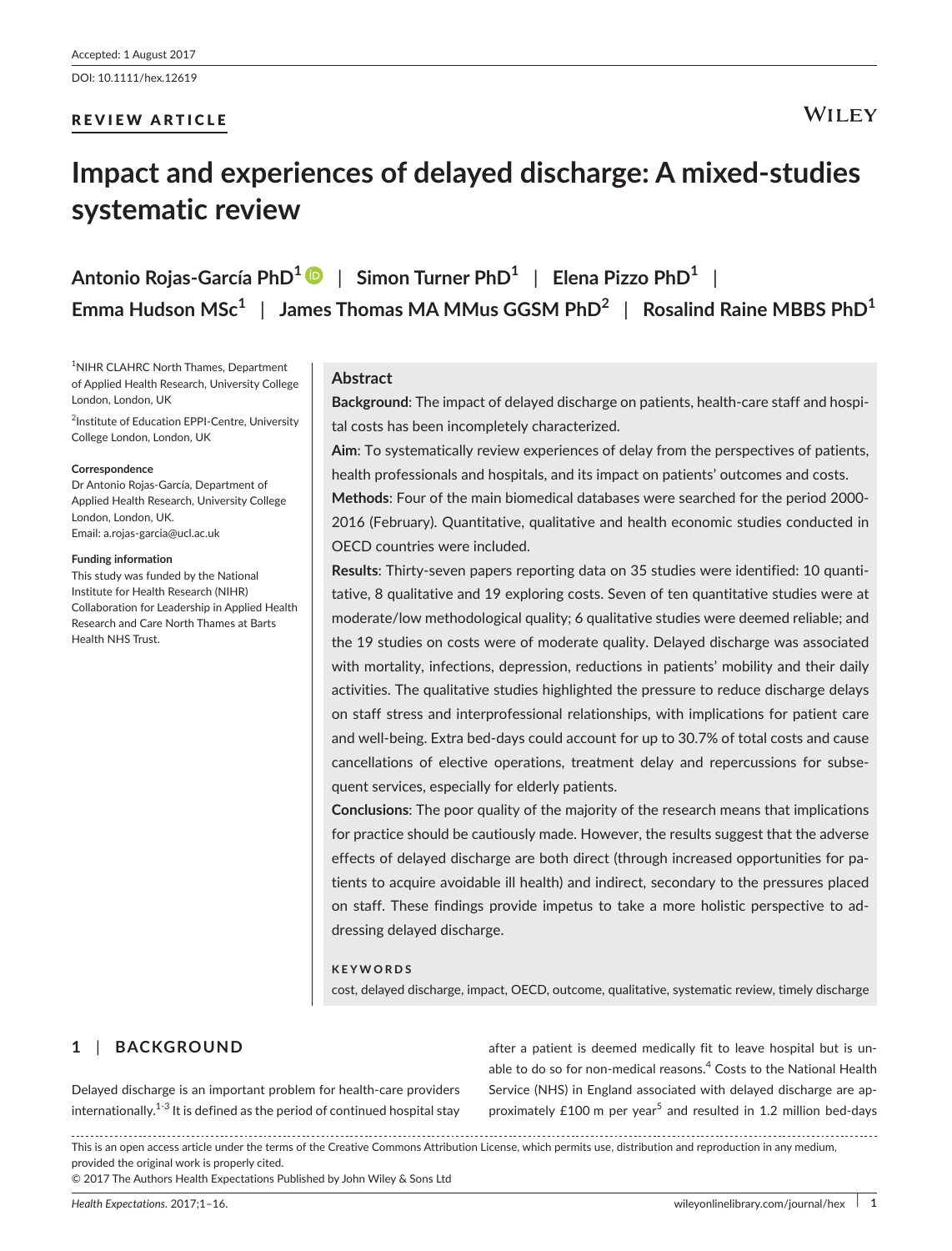lost in 2013-14. $3$  A Canadian study found that between 8 and 10% of beds in acute hospitals were occupied inappropriately by delayed patients.<sup>2</sup>

Delayed discharge is recognized to be a system-level problem requiring effective team working within hospitals and coordination between health and social care.<sup>6-8</sup> However, an in-depth understanding of the impact of delayed discharge on patients and the health-care staff caring for them needs to be established so that managers and policymakers can make informed decisions about addressing the consequences of delays. The costs of delayed discharge to hospitals, the health and social care system, and patients and carers also need to be understood. This systematic review assesses the impact and experiences of delayed discharge at multiple levels, from the perspective of patients, health professionals and hospitals; and associated costs of delay.

This review systematically examines quantitative and qualitative studies to (i) quantify the impact of delayed discharge on health outcomes, (ii) qualitatively assess impacts on patients, health professionals and provider organizations, and (iii) evaluate the potential costs associated with delay. Studies conducted in OECD countries<sup>9</sup> were included to examine delayed discharge across health systems in countries with comparable economic development.

# **2** | **METHODS**

This review is reported using the Preferred Reporting Items for Systematic Reviews and Meta-Analyses (PRISMA) guidelines<sup>10</sup> (Appendix S4), and the protocol is published in PROSPERO (CRD42016035256).11

#### **2.1** | **Information sources and search strategies**

Studies were identified using 6 biomedical databases (as below) which were searched in February 2016 for the period 2000-2016. The searches were limited to publications dated from 2000 onwards to ensure the studies are relevant to contemporary health systems. Specific search strategies were designed for Medline, Embase, CINAHL, PsycINFO, HMIC (Health Management Information Consortium) and NHS EED. The initial search was designed for Medline (via Ovid), which combined MeSH terms and keywords, and later adapted to other databases (Appendix S1), including search terms such as "delayed discharge," "timely discharge," "unnecessary days" and "inappropriate stays." This search was complemented with grey literature sources and consulting other systematic reviews and original papers. A bibliographic database was created to manage the references using EPPI-Reviewer 4.<sup>12</sup>

#### **2.2** | **Study selection**

Included studies addressed the impact and experiences of delayed discharge. Studies were included where they met one or more of the following inclusion criteria: (i) quantitative data on the impact of delayed discharge on health outcomes (eg quality of care, patient satisfaction, number of infections, mental health, mortality, morbidity, readmissions and functioning), (ii) qualitative data on experiences of delay from perspectives of patients (eg perceived impact on physical health or patient experience), health professionals (eg affect on staff role and working relationships) and hospitals (impacts at the organizational level, eg costs of managing delays and affect on culture), and (iii) information on costs of delay due to unnecessary bed-days. Furthermore, only studies written in English, published since 2000 and conducted in the OECD were included.

The following exclusion criteria were also applied to the articles identified through the database search: research focusing on mental health, maternal and child and adolescent health, and palliative care was excluded; delays may occur in those settings for different reasons, for example relapse of mental health disorders, $13,14$  and consequently, delays due to non-medical reasons are difficult to determine.<sup>14-17</sup> Abstracts, editorials, commentaries and book reviews were excluded because the review focused on primary research.

#### **2.3** | **Assessment of eligibility**

The title/abstract of references were screened for eligibility by 2 reviewers, and then, the full text of those references which fulfilled the inclusion criteria was assessed. Discussion with a third reviewer was used to resolve disagreements.

#### **2.4** | **Quality assessment**

We determined the quality of the quantitative studies using a standardized tool for assessing the methodological quality of quantitative/ observational studies.18 The focus of some questions was adapted to ensure their relevance to the topic, covering the following fields: control group, confounders, sample, measures, reliability and relevance in a health service context (Appendix S2).

The qualitative studies were quality-assessed using 6 criteria of the "weight of evidence" (with respect to reliability and usefulness) developed by the EPPI-Centre<sup>19,20</sup> (Appendix S2). A score (low, medium, high) was then allocated to each study. Reliability was based on assessment of rigour in study sampling, data collection, analysis and findings. Usefulness was based on assessment of the breadth and depth of findings and the extent to which the perspectives of health-care professionals and patients/carers' perspectives were prominent in the studies.

We used the checklist for the critical assessment of economic evaluation<sup>21</sup> and the NICE guide on methods of technology appraisal<sup>22</sup> to select and appraise the quality of health economic studies.

#### **2.5** | **Data extraction and synthesis of the results**

The following characteristics were summarized for each study: design, setting, year of publication, country, target population, sociodemographic characteristics, disease(s) and reason(s) for delayed discharge (Appendix S3). For the quantitative and health economic studies, results were classified into categories depending on the nature of the outcome. Experiences of delay reported in the qualitative studies were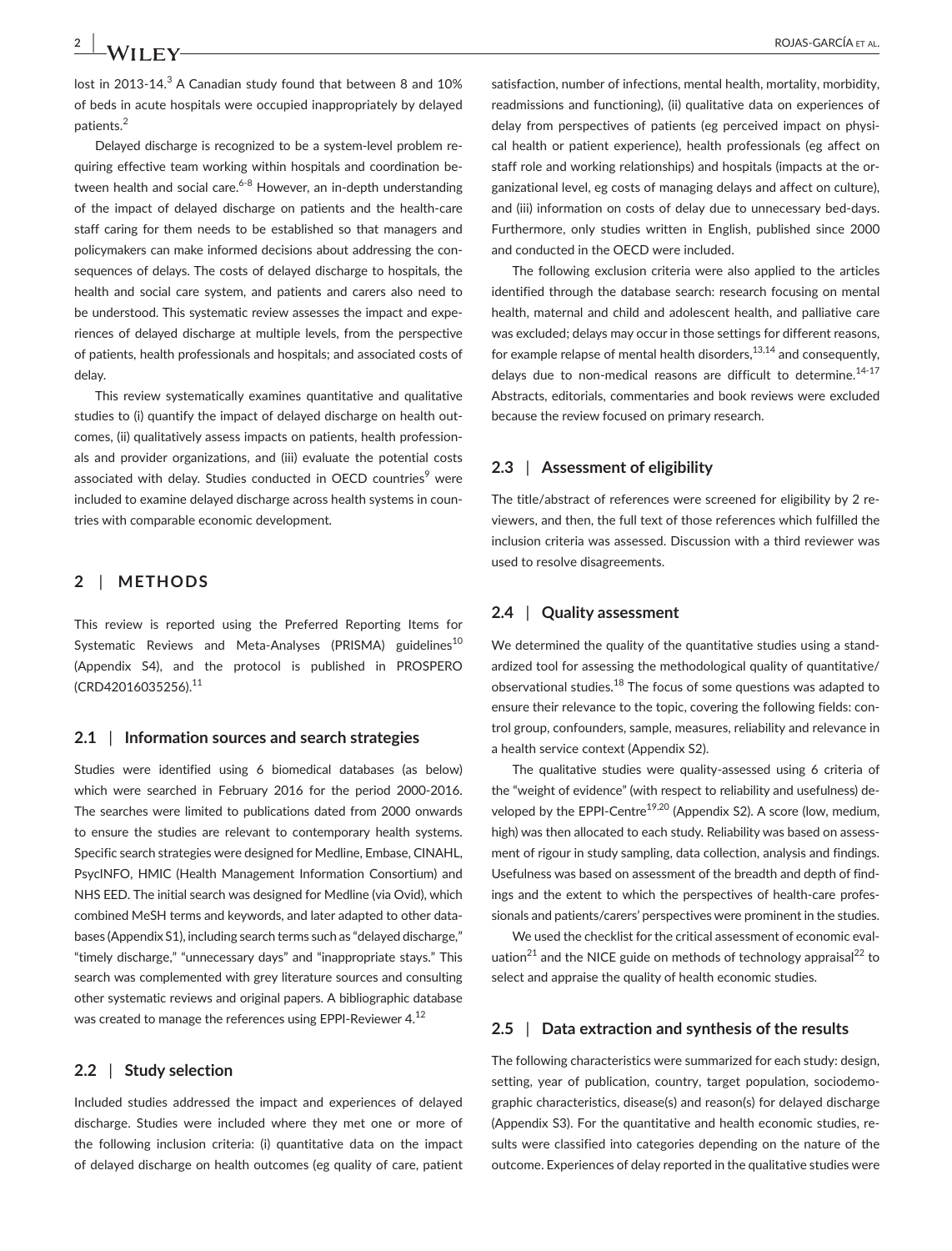divided into 3 categories: (i) perceptions of patients, (ii) perceptions of health professionals, and (iii) experiences of delay for hospitals.

# **3** | **RESULTS**

#### **3.1** | **Identification of the studies**

The search retrieved 11 656 references. After conducting the title and abstract screening, 589 references were included for full-text assessment. A total of 552 studies had to be excluded mostly because they did not consider experiences, impact or outcomes of delay (Figure 1), leaving 37 papers included in the review, reporting data on 35 studies.

# **3.2** | **Characteristics of the studies**

The study characteristics are summarized in Table 1. There were 10 quantitative, 8 qualitative and 19 health economic studies. More than half the studies were undertaken in the UK (14) and the United States (8). Half the studies analysed data across different service areas, and others focused on 1 type of service, for example trauma (5), acute (4) and intensive care (4). Thirteen studies examined elderly patients only.

#### **3.3** | **Quality assessment**

Three of the quantitative studies were deemed to have high methodological quality,<sup>23-25</sup> 4 moderate quality<sup>26-29</sup> and 3 low quality<sup>30-32</sup>



FIGURE 1 PRISMA flow chart of the selection process for the delayed discharge review. \*Two studies provided data on costs and quantitative variables.30,32 **†** Three papers reported data from one study35-37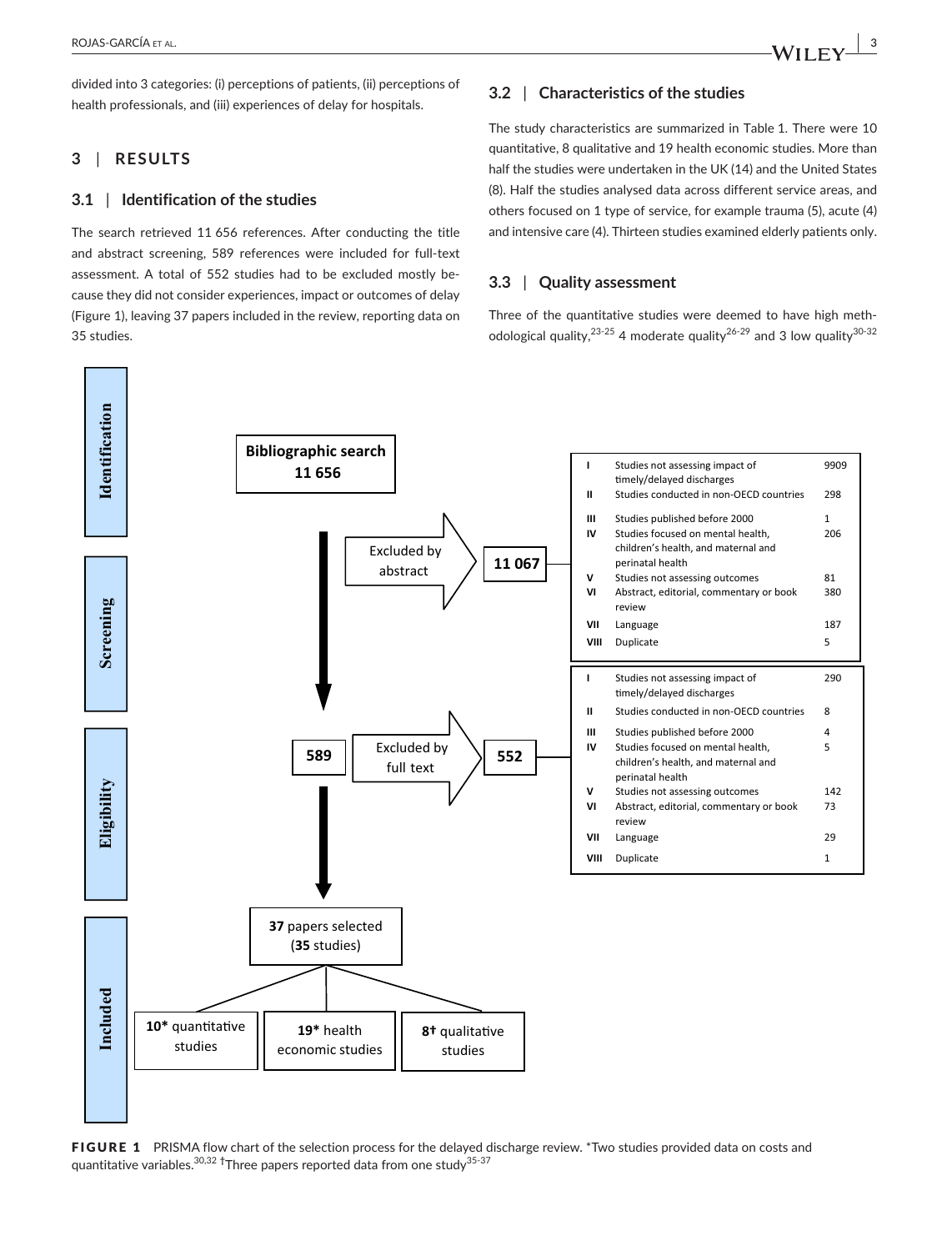#### TABLE 1 Characteristics of studies

|                                   | $N = 35$       | %     |
|-----------------------------------|----------------|-------|
| Country                           |                |       |
| The UK                            | 12             | 34.29 |
| The USA                           | 6              | 17.14 |
| Canada                            | $\overline{2}$ | 5.71  |
| The Netherlands                   | $\overline{2}$ | 5.71  |
| Spain                             | $\mathfrak{D}$ | 5.71  |
| France                            | $\mathfrak{D}$ | 5.71  |
| Switzerland                       | $\overline{2}$ | 5.71  |
| Rest of OECD Countries            | $\overline{7}$ | 20.00 |
| Type of service(s) / unit(s)      |                |       |
| General                           | 18             | 51.43 |
| Trauma                            | 5              | 14.29 |
| Acute care                        | 4              | 11.43 |
| Orthopaedics                      | 3              | 8.57  |
| Others (ie Rehabilitation)        | 3              | 8.57  |
| Not reported                      | 18             | 51.43 |
| Target population                 |                |       |
| Only 60 y or older                | 13             | 37.14 |
| Adult population                  | 18             | 51.43 |
| Health professionals <sup>a</sup> | $\mathbf{1}$   | 2.86  |
| Not reported                      | 3              | 8.57  |

<sup>a</sup>Only applicable for qualitative studies.

(Table 2). Two of the eight qualitative studies were removed due to low reliability and usefulness,  $33,34$  as determined using the 6 criteria for assessing study quality (Table 3).

In this review, health economic studies refer to those studies reporting on cost of delay. These studies were quantitative and looked at cost implications of delayed discharge. There were 2 studies $30,32$ reporting data on costs and health outcomes, both deemed with low methodological quality.

#### **3.4** | **Summary of the quantitative studies**

The characteristics and methodological quality of the ten quantitative studies are summarized in Table 2. Seven cohort studies, either prospective (3) or retrospective (4), and 3 cross-sectional studies were identified. Eight studies used checklists (eg the Appropriateness Evaluation Protocol, AEP) or health professionals' criteria to identify patients who were delayed for non-medical reasons.23,25,26,28-31

# **3.4.1** | **Impact of delayed discharge on health outcomes**

Ten studies explored the impact of delayed discharge on health outcomes. These studies typically carried out assessments at 2 time points (at baseline and at discharge or during the delay period), and some compared the results to non-delayed patients.<sup>24-26,32</sup> Two

studies explored the factors associated with delayed discharges and inappropriate stays in hospital.<sup>23,28</sup>

The potential impact of delayed discharge on mortality was examined in 2 studies with moderate methodological quality. One study found that 5 of the 58 patients suffering delayed discharge (8.6%) died in hospital after they were medically fit for discharge.<sup>27</sup> The other demonstrated a significant association between increased risk of mortality and inappropriate stay during the first year after discharge.  $2^9$ 

A prospective study conducted in a district general hospital in the UK which focused on patients over 65 years old, with moderate methodological quality, found that 7 of 58 cases of delayed discharge (12.1%) developed at least 1 medical complication prolonging their hospitalization.<sup>27</sup> Conditions included "urinary tract infection, recurrent dizziness, leg swelling, poor oral intake, lower respiratory tract infection, bronchopneumonia and Clostridium difficile diarrhoea." A retrospective cohort study conducted in Israel<sup>29</sup> with moderate methodological quality showed that among patients who had been medically fit for discharge, 9 (8.7%) suffered from pneumonia; 14 (13%) suffered from urinary tract infection; 9 had sepsis (8.7%); and 1 (0.96%) patient acquired Clostridium difficile during the inappropriate stay. Another UK study with low methodological quality assessed consecutive patients who sustained proximal femoral fracture over 60 years of age and found that nosocomial infection happened in 58% of patients (99 patients) when inappropriate stay lasted longer than  $8$  days. $^{31}$ 

Two studies, with high<sup>24</sup> and moderate<sup>26</sup> methodological quality, respectively, evaluated depression and anxiety, one of which found statistically significant differences in levels of depressive symptoms in patients with delays in discharge.<sup>26</sup>

Five studies examined impact on daily living activities/mobility, 3 of which had high methodological quality. A UK study<sup>24</sup> found that patients with delayed transfer between hospitals presented worse scores on activities of daily living. In Canada, a cross-sectional study found that there was a significant difference in the Hierarchical Assessment of Balance and Mobility (HABAM) score when clinical stability was achieved the first year after the inappropriate hospital stay.<sup>25</sup> A prospective cohort study that took place in Switzerland found that delayed discharge patients became more impaired in daily living activities, either basic or instrumental, during the prolonged stay.<sup>26</sup> Two UK studies with moderate<sup>27</sup> and high<sup>23</sup> methodological quality showed that delayed discharge had a negative impact on mobility and daily living activities.

#### **3.5** | **Summary of the qualitative studies**

#### **3.5.1** | **Synthesis of results from qualitative studies**

Features of the 6 qualitative studies, including quality assessment, are summarized in Table 3. Four studies were undertaken in the UK, 1 in the United States and 1 in Sweden. Five studies were conducted in hospital settings; only 1 examined the coordination of care across multiple settings. The results from the 6 qualitative studies are divided into 4 themes concerning experiences of delay from the perspectives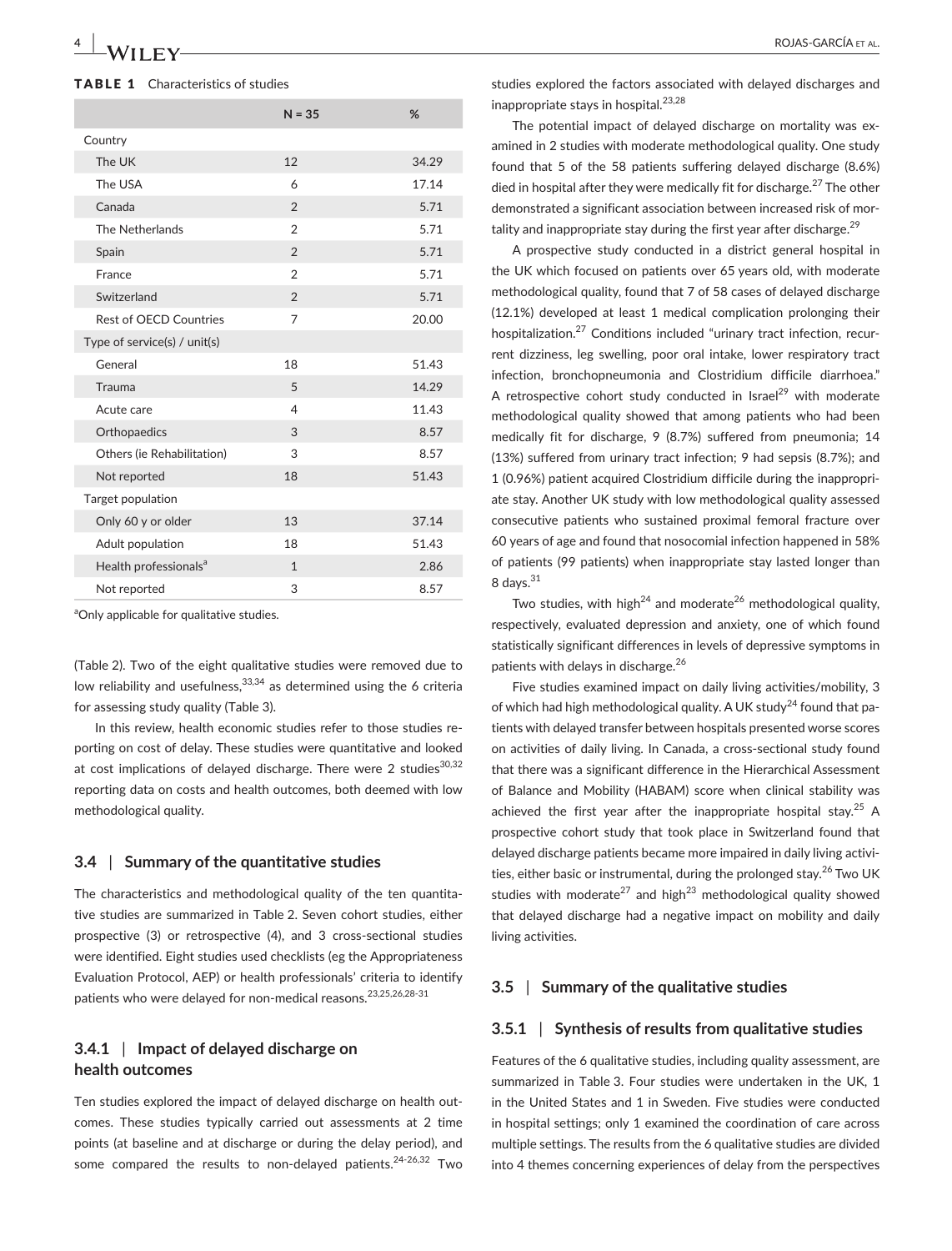| $+1$    |
|---------|
| ot the  |
|         |
| Summarv |
| ¢       |
| í       |

|                                     | Methodological                      |                                                                                                                                                                                                                                                                                                                                                                                        |                                                                                                                                                                                                                                                  |                                                                                                                                                            |                                                                                                                                                      |                                                                                                                                                                                                                                                                                                                                                            |                                                                                                                                                                                                                     |                                                                                                                                                                                                                                                                                                                                                                                                                                                                   | (Continues) |
|-------------------------------------|-------------------------------------|----------------------------------------------------------------------------------------------------------------------------------------------------------------------------------------------------------------------------------------------------------------------------------------------------------------------------------------------------------------------------------------|--------------------------------------------------------------------------------------------------------------------------------------------------------------------------------------------------------------------------------------------------|------------------------------------------------------------------------------------------------------------------------------------------------------------|------------------------------------------------------------------------------------------------------------------------------------------------------|------------------------------------------------------------------------------------------------------------------------------------------------------------------------------------------------------------------------------------------------------------------------------------------------------------------------------------------------------------|---------------------------------------------------------------------------------------------------------------------------------------------------------------------------------------------------------------------|-------------------------------------------------------------------------------------------------------------------------------------------------------------------------------------------------------------------------------------------------------------------------------------------------------------------------------------------------------------------------------------------------------------------------------------------------------------------|-------------|
|                                     | quality                             | Low                                                                                                                                                                                                                                                                                                                                                                                    | High                                                                                                                                                                                                                                             | Moderate                                                                                                                                                   | Low                                                                                                                                                  | Moderate                                                                                                                                                                                                                                                                                                                                                   | Moderate                                                                                                                                                                                                            | High                                                                                                                                                                                                                                                                                                                                                                                                                                                              |             |
|                                     | Summary of the results              | cognitive impairment, motricity or activities of daily living. Only<br>Twenty-six (52%) patients showed cognitive impairment (SOMC<br>of less than 15/20 and 24 (48%) of less than 10/20. There was<br><18/28). Thirty-nine (78%) patients had a Barthel Index score<br>no correlation between the period of discharge delay and<br>9 patients had suitable accommodation at discharge | Using bivariate analysis, cognitive impairment and dependency<br>multivariate analysis showed that dependence and cognitive<br>were significantly correlated with delays in discharge. The<br>impairment had a different impact on delay and LOS | stroke were characteristics significantly associated with greater<br>Morbid obesity, psychiatric diagnosis, abusive behaviours, and<br>ALC lengths of stay | Injury Severity Scores, Revised Trauma Scores and in-hospital<br>There were no statistically significant differences regarding<br>complication rates | were more impaired in activities of daily living (ADL), and more<br>Univariate analysis found that patients with inappropriate stays<br>showed independent associations for subjects living alone,<br>frequently had depressed symptoms. Multivariate analysis<br>those with depression, with basic ADL dependencies, and<br>Instrumental ADL dependencies | delay. The number of inappropriate extra bed in this study was<br>Seven patients suffered medical complications during the<br>Five of the 18 inpatient deaths happened during the delay.<br>$682$ d (mean = $4.8$ ) | MMSE. There was a significant difference in mobility (HABAM)<br>No differences were found between patients discharged when<br>patients' readiness for discharge as assessed by the physician<br>stable and patients with longer length of stay in relation to<br>at the time of clinical stability, which was associated with<br>cognitive status at discharge using the Barthel Index and<br>demographics, pneumonia severity score, functional or<br>and family |             |
|                                     | Target population                   | Patients with delayed<br>discharge                                                                                                                                                                                                                                                                                                                                                     | local arrangements according<br>Patients were identified from<br>"SitReps" reporting system<br>(Delayed Discharges, etc.)<br>Act 2003, as part of the<br>to the Community Care                                                                   | identified as Alternate Level<br>Admissions to acute hospital<br>of Care (ALC)                                                                             | the Massachusetts General<br>Patients (>18 y) admitted to<br>Hospital's trauma unit                                                                  | Patients aged >75                                                                                                                                                                                                                                                                                                                                          | Elderly patients (>65 y) who<br>were delayed                                                                                                                                                                        | Patients were included in the<br>following criteria: primary<br>acquired pneumonia and<br>diagnosis of community-<br>emergency department<br>admission through the<br>study if they met the                                                                                                                                                                                                                                                                       |             |
|                                     | of unit(s)/<br>service(s)<br>Type o | care<br>Acute                                                                                                                                                                                                                                                                                                                                                                          | Not reported                                                                                                                                                                                                                                     | care<br>Acute                                                                                                                                              | Trauma unit                                                                                                                                          | al medicine<br>Intern                                                                                                                                                                                                                                                                                                                                      | District general<br>hospital                                                                                                                                                                                        | Not reported                                                                                                                                                                                                                                                                                                                                                                                                                                                      |             |
| Summary of the quantitative studies | Study design                        | Cross-sectional study                                                                                                                                                                                                                                                                                                                                                                  | Cohort (retrospective)<br>study                                                                                                                                                                                                                  | Retrospective cohort<br>study                                                                                                                              | Cross-sectional study                                                                                                                                | Prospective cohort<br>study                                                                                                                                                                                                                                                                                                                                | Prospective observa-<br>tional study                                                                                                                                                                                | Cross-sectional study                                                                                                                                                                                                                                                                                                                                                                                                                                             |             |
|                                     | Country                             | The UK                                                                                                                                                                                                                                                                                                                                                                                 | The UK                                                                                                                                                                                                                                           | Canada                                                                                                                                                     | The USA                                                                                                                                              | Switzerland                                                                                                                                                                                                                                                                                                                                                | The UK                                                                                                                                                                                                              | Canada                                                                                                                                                                                                                                                                                                                                                                                                                                                            |             |
| $\mathbf{\Omega}$<br>TABLE          | Authors                             | Carter, (2002) <sup>30</sup>                                                                                                                                                                                                                                                                                                                                                           | Challis, (2014) <sup>23</sup>                                                                                                                                                                                                                    | Costa, $(2012)^{28}$                                                                                                                                       | Hwabejire,<br>$(2013)^{32}$                                                                                                                          | Ingold, (2000) <sup>26</sup>                                                                                                                                                                                                                                                                                                                               | Jasinarachchi,<br>$(2009)^{27}$                                                                                                                                                                                     | Moeller, (2006) <sup>25</sup>                                                                                                                                                                                                                                                                                                                                                                                                                                     |             |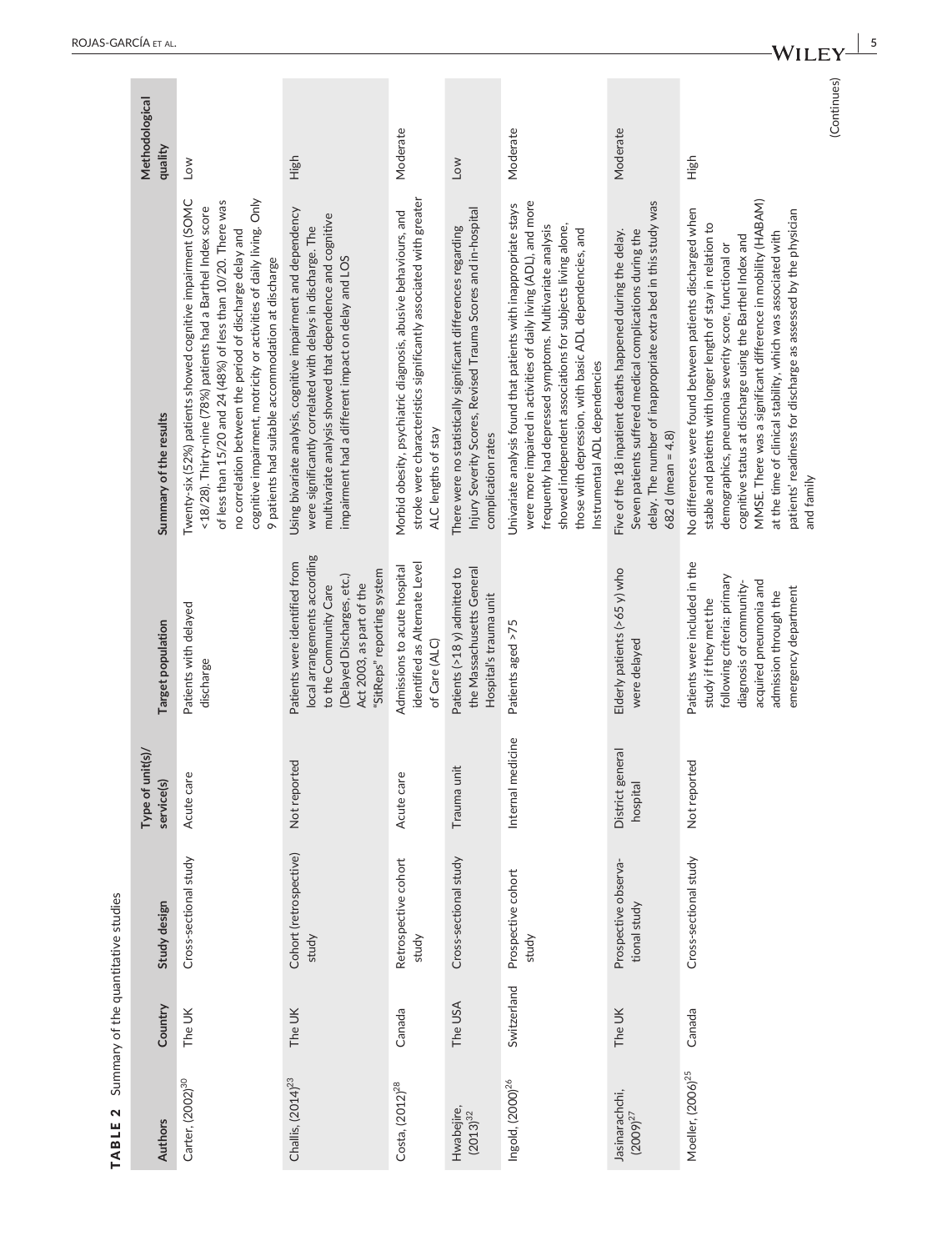6 | WILEY-

| TABLE 2 (Continued) |                               |                                                           |                                                                                                                                                                                                                                 |                                                                                                                                                                                                                                                                                                                                                                                                                                                                                                              |                           |
|---------------------|-------------------------------|-----------------------------------------------------------|---------------------------------------------------------------------------------------------------------------------------------------------------------------------------------------------------------------------------------|--------------------------------------------------------------------------------------------------------------------------------------------------------------------------------------------------------------------------------------------------------------------------------------------------------------------------------------------------------------------------------------------------------------------------------------------------------------------------------------------------------------|---------------------------|
| Country             | Study design                  | Type of unit(s)/<br>service(s)                            | Target population                                                                                                                                                                                                               | Summary of the results                                                                                                                                                                                                                                                                                                                                                                                                                                                                                       | Methodological<br>quality |
| Israel              | Retrospective cohort<br>study | Internal Medicine<br>Departments                          | those recovering from severe<br>Those patients diagnosed as<br>suffering from stroke and<br>or acute illness                                                                                                                    | In-hospital mortality or hospital-acquired infection happened in<br>32 patients (31%). The first 3 inappropriate days was the most<br>tion during the inappropriate stay and greater risk of mortality<br>significant association between the presence of any complica-<br>condition and 44% of the total number of complications took<br>harmful time where 63.7% of patients experienced a medical<br>place during this length of time. There was a statistically<br>during the first year after discharge | Moderate                  |
| England             | Cross-sectional study         | A regional trauma<br>centre                               | All consecutive patients older<br>than 60 y with proximal<br>femoral fracture                                                                                                                                                   | hospital more than 8 d and most acquired nosocomial infection<br>inappropriate stay lasted more than 8 d (after surgery). A total<br>of 145 patients (85%) obtained their maximum mobility score<br>operative day. There was no benefit in patients staying in<br>Nosocomial infection occurred in 99 patients (58%) when<br>by the 8th day and 162 patients (95%) by the 10th post-<br>following this period                                                                                                | Low                       |
| The UK              | Results from RCT              | Five urban and<br>rehabilitation<br>rural centres<br>with | hospital, they were medically<br>their responsible clinician to<br>Patients were eligible for the<br>need post-acute rehabilita-<br>stable and considered by<br>study if, after an acute<br>admission to a general<br>tion care | patients), late transfer (78 patients) and control ("no transfer")<br>(121 patients) groups for changes in activities of daily living<br>(Nottingham Extended Activities of Daily Living Scale) from<br>Differences were found between the "early transfer" (87<br>baseline to 6 mo                                                                                                                                                                                                                          | High                      |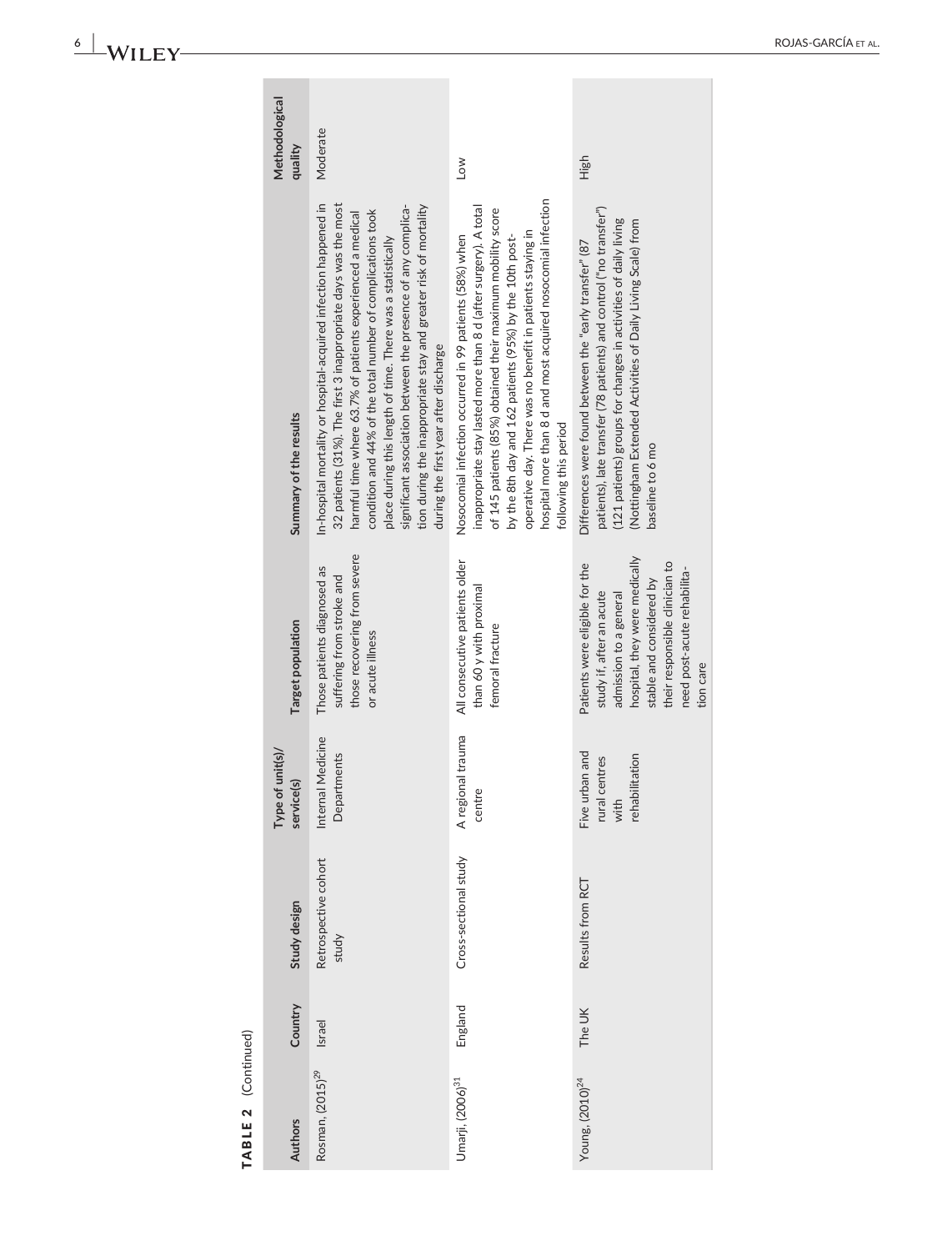|           | <b>Themes</b>                                                                                                                                                                         |                                                                                                                                                                                                                                                                                   |                                                                                                                                                                                                                                                                                                                                                                                                                                                                                                                             |                                                                                                                                                                  | Weight of evidence |            |
|-----------|---------------------------------------------------------------------------------------------------------------------------------------------------------------------------------------|-----------------------------------------------------------------------------------------------------------------------------------------------------------------------------------------------------------------------------------------------------------------------------------|-----------------------------------------------------------------------------------------------------------------------------------------------------------------------------------------------------------------------------------------------------------------------------------------------------------------------------------------------------------------------------------------------------------------------------------------------------------------------------------------------------------------------------|------------------------------------------------------------------------------------------------------------------------------------------------------------------|--------------------|------------|
|           | How experiences of delay<br>affect physical health                                                                                                                                    | Impact on patient experience                                                                                                                                                                                                                                                      | Experiences of staff                                                                                                                                                                                                                                                                                                                                                                                                                                                                                                        | Experiences of hospitals                                                                                                                                         | Reliability        | Usefulness |
|           |                                                                                                                                                                                       |                                                                                                                                                                                                                                                                                   |                                                                                                                                                                                                                                                                                                                                                                                                                                                                                                                             |                                                                                                                                                                  | Low                | <b>No7</b> |
|           | transferred across wards<br>emotional effect can set<br>discharge date from the<br>to accommodate new<br>patients; physical or<br>• Delayed patients<br>back their overal<br>hospital | planning arrangements, according<br>"dehumanized" by discharge<br>Patients "systematized" or<br>to staff                                                                                                                                                                          | is pressured due to need<br>Where the environment<br>Some staff preoccupied<br>providing care to those<br>Potential differences in<br>relationships, including<br>pressure on manag ers<br>to reduce waiting lists,<br>undermined by delays<br>staff groups' attitudes<br>and senior doctors to<br>"forget to do things."<br>patients, rather than<br>towards discharging<br>information sharing,<br>Effective working<br>nursing staff may<br>patients (external<br>with discharging<br>discharge)<br>at hand<br>$\bullet$ | include producing reports<br>and making phone calls to<br>For nursing staff, costs<br>arrange discharge                                                          | Medium             | High       |
| $\bullet$ | acquiring infections and<br>Discharge delays may<br>increase the risk of<br>bed sores                                                                                                 | tedium or boredom, depression, and<br>Emotional effects of delay included<br>• Wards can be noisy even at night<br>Pressure placed on patients and<br>families to arrange care<br>and lack personal privacy<br>loss of independence<br>outside the hospital<br>their<br>$\bullet$ | the "extra pressure" and<br>social worker described<br>For instance, 1 hospital<br>Delayed discharge has<br>fessional relationships.<br>an impact on interpro-<br>"flak" they received<br>from other staff in<br>relation to delays<br>$\bullet$                                                                                                                                                                                                                                                                            | referred to the emergence<br>social services manager<br>administration costs; 1<br>Interventions create<br>of "a whole industry<br>around delayed<br>discharge." | High               | High       |

(Continues) (Continues)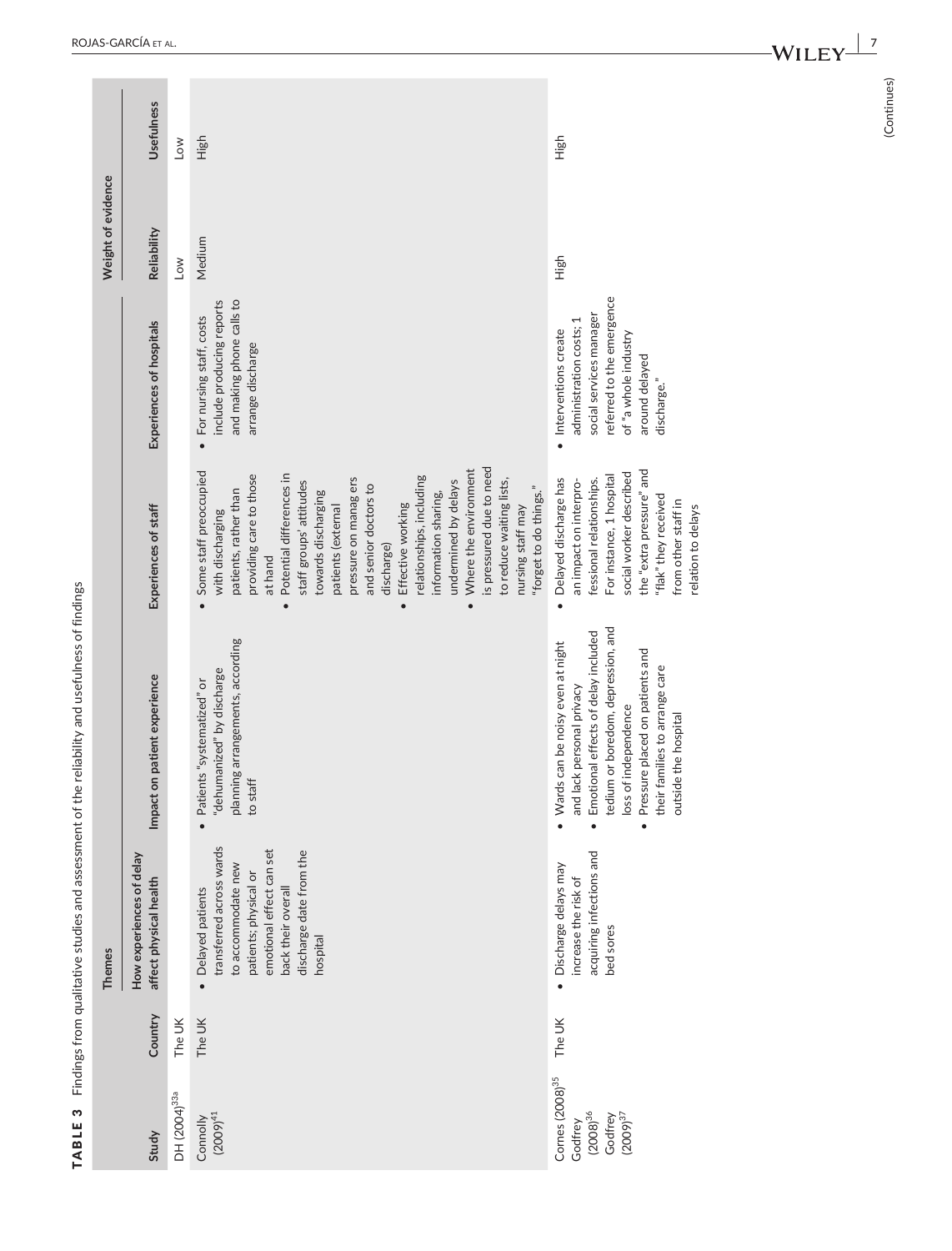| S<br><b>TABLE</b>            | (Continued) |                                                                                                                                                                                                                     |                                                                                                                                                                                                                                                                                                                                                                           |                                                                                                                                                                                                                |                                                                                                                                                                                                                                                                                             |                    |            |
|------------------------------|-------------|---------------------------------------------------------------------------------------------------------------------------------------------------------------------------------------------------------------------|---------------------------------------------------------------------------------------------------------------------------------------------------------------------------------------------------------------------------------------------------------------------------------------------------------------------------------------------------------------------------|----------------------------------------------------------------------------------------------------------------------------------------------------------------------------------------------------------------|---------------------------------------------------------------------------------------------------------------------------------------------------------------------------------------------------------------------------------------------------------------------------------------------|--------------------|------------|
|                              |             | <b>Themes</b>                                                                                                                                                                                                       |                                                                                                                                                                                                                                                                                                                                                                           |                                                                                                                                                                                                                |                                                                                                                                                                                                                                                                                             | Weight of evidence |            |
| Study                        | Country     | How experiences of delay<br>affect physical health                                                                                                                                                                  | Impact on patient experience                                                                                                                                                                                                                                                                                                                                              | Experiences of staff                                                                                                                                                                                           | Experiences of hospitals                                                                                                                                                                                                                                                                    | Reliability        | Usefulness |
| Ekdahl (2012) <sup>40</sup>  | Sweden      | reported not recovering<br>for their physical health,<br>potential consequences<br>pressure to discharge<br>Bed shortages create<br>for example patients<br>patients, which has<br>sufficiently before<br>discharge |                                                                                                                                                                                                                                                                                                                                                                           | discharged home, which<br>frustration and guilt<br>• The need to reduce<br>pressure for some<br>treatment within<br>hospital, created<br>waiting lists for<br>in turn created<br>patients to be<br>among staff |                                                                                                                                                                                                                                                                                             | Medium             | Medium     |
| Fuji (2013) <sup>39</sup>    | The USA     | may not be addressed<br>rushed, patient needs<br>• Where discharge is<br>effectively                                                                                                                                | they feel unable to ask questions or<br>patients worry and dissatisfaction<br>with services, particularly where<br>Rushed discharge may cause<br>clarify information                                                                                                                                                                                                      |                                                                                                                                                                                                                |                                                                                                                                                                                                                                                                                             | Medium             | <b>No7</b> |
| Gansel (2010) <sup>34a</sup> | France      |                                                                                                                                                                                                                     |                                                                                                                                                                                                                                                                                                                                                                           |                                                                                                                                                                                                                |                                                                                                                                                                                                                                                                                             | Low                | Low        |
| Kydd (2008) <sup>43</sup>    | The UK      |                                                                                                                                                                                                                     | · Boredom while delayed; anxiety felt<br>about further transfers within or<br>le hospital<br>outsid                                                                                                                                                                                                                                                                       | Some staff preoccupied<br>providing care to those<br>patients, rather than<br>with discharging<br>at hand<br>$\bullet$                                                                                         | Where the environment is<br>discharge may contribute<br>"cheerful environment."<br>ward" which can have a<br>to a "poor mood on the<br>pressured, nursing staff<br>may lack the emotional<br>capacity to provide a<br>• The issue of delayed<br>knock-on effect on<br>patients<br>$\bullet$ | <b>No7</b>         | Medium     |
| $(2009)^{38}$<br>Swinkels    | The UK      | limited opportunities for<br>general health while in<br>deterioration in their<br>hospital (eg due to<br>· Patients express<br>concern about<br>movement)                                                           | patients too unwell or withdrawn to<br>· Wards can limit patient independ-<br>Staff being busy and difficult to<br>disengagement from discharge<br>contributing to boredom,<br>planning processes, with some<br>engage has negative effect on<br>emotional impact of delays is<br>Consequence of physical and<br>frustration, and low mood<br>patients<br>engage<br>ence, |                                                                                                                                                                                                                |                                                                                                                                                                                                                                                                                             | High               | High       |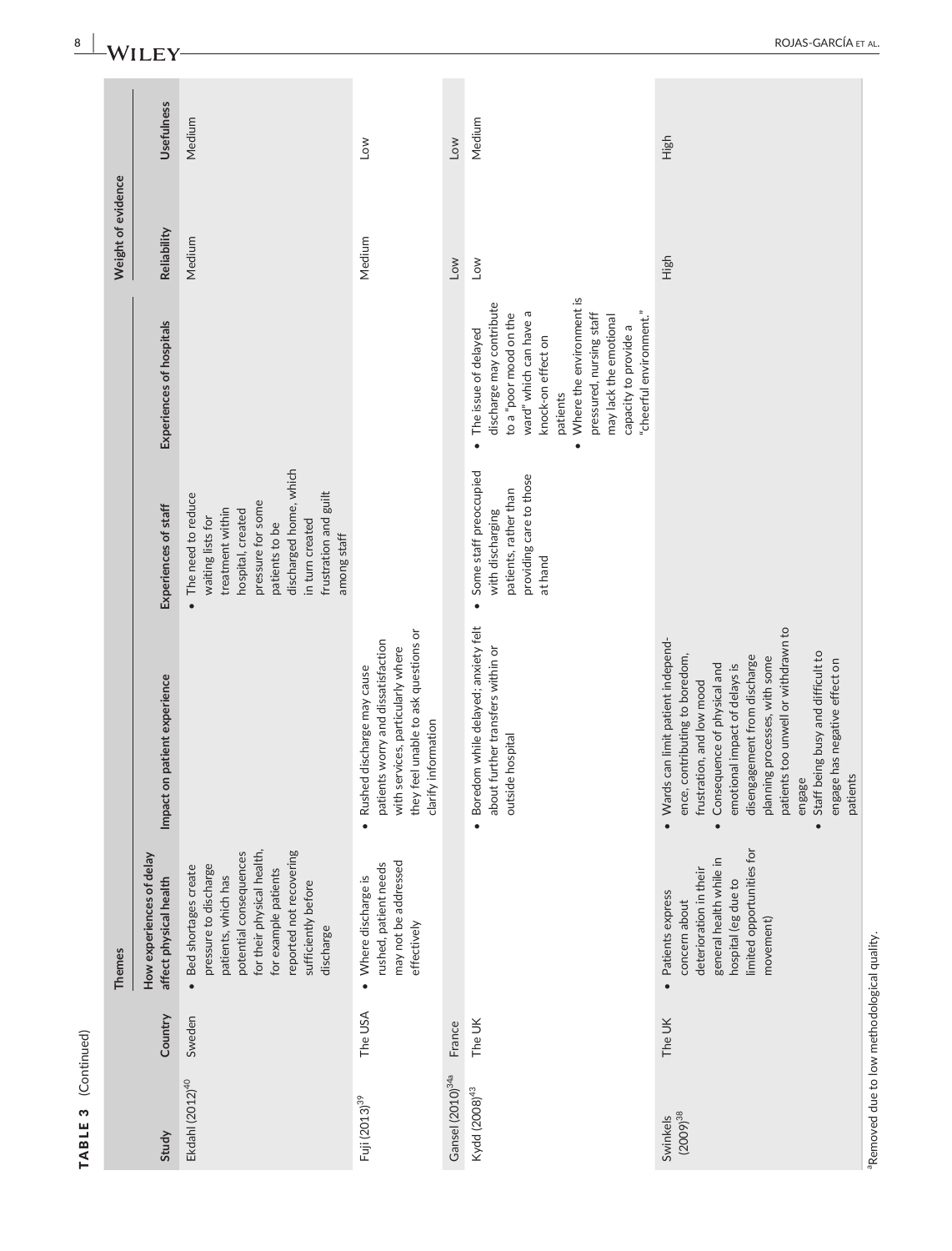of: (i) patient experience, (ii) patients' physical health, (iii) staff/health professionals, and (iv) hospitals.

#### **3.5.2** | **Impact on patient experience**

The data on patient experience was derived from interviews with patients and health professionals. Delays in discharge affected patients' emotional state. Hospitals were considered poor environments for a protracted stay because wards could be noisy even at night, they lack personal privacy<sup>35-37</sup> and they limit patients' autonomy.38 A knock-on effect of delayed discharge was pressure on hospitals to expedite other patients' discharge. Where discharge was rushed to free up beds, this could cause patients to worry and become dissatisfied with services, particularly when they felt unable to ask questions.<sup>39</sup> It also sometimes led to disengagement from discharge planning.<sup>38</sup>

Patients expressed anxiety and other negative feelings about delays. Emotional outcomes of delay included tedium or boredom, depression and loss of independence.<sup>35-37</sup> One elderly patient awaiting assessment on a stroke rehabilitation ward communicated a sense of desperation and reported being "so low" due to not knowing when they could leave hospital.<sup>38</sup>

# **3.5.3** | **How experiences of delay affect physical health**

Due to a lack of movement and loss of independence, patients expressed concern about deterioration in their general health while in hospital $^{38}$  and an increased risk of bed sores.<sup>35-37</sup> Patients also reported that pressure to discharge them due to bed shortages meant that they had not recovered sufficiently prior to discharge<sup>40</sup> and that their needs had not been addressed effectively.<sup>39</sup> In some cases, this led to avoidable readmissions to hospital.<sup>41</sup>

#### **3.5.4** | **Experiences of staff**

Discharge delays caused stress for staff for several reasons: they lengthened waiting lists (which the staff had responsibility to reduce) and created pressure for some patients to be discharged home, which in turn created frustration and guilt among staff who felt patients were being pressured to leave hospital.<sup>40</sup> The strong management focus on reducing delayed discharges made staff feel "under the cosh"35-37 and adversely affected interprofessional relationships. The consultants and managers concerned with achieving government targets were most likely to pressure other staff to discharge patients and to become "disillusioned" about their care role $41$  because they were preoccupied with discharging patients, rather than providing care to those in need.35-37,41,42

Moreover, some procedures for addressing delayed discharge were perceived by staff to have "systematized" or dehumanized patients.<sup>41</sup> Finally, some health professionals reported negative reactions towards patients, including "blame" for contributing to delays.<sup>20-22,34,37,38</sup> This exacerbated patients' negative feelings about delays. Thus, staff responses to delay could aggravate patients' negative experience of care caused by the length of the delay itself.

#### **3.5.5** | **Experiences at the hospital level**

A number of organizational effects of delayed discharge were described. Adverse effects on the hospital culture included "poor mood on the ward," which, in turn, had a knock-on effect on the mood of patients' receiving care.<sup>43</sup>

At the local system level, delays in transfer between health and social care providers contributed to "blame" and mistrust in interorganizational relationships.35-37 A hospital social worker described the "extra pressure" and "flak" they received from other staff in relation to delays.35-37 Information sharing between health and social care was also undermined by delays.<sup>35-37</sup> Furthermore, use of "Section 5" in England—which gives notice of the proposed discharge date to social services and can trigger fines—had a negative effect on relations between health and social care, demotivating staff and causing tensions where this measure was used to pressure social workers to find placements.35-37

#### **3.6** | **Summary of the health economic studies**

The features of the 19 health economic studies are summarized in Table 4. Six studies refer to the UK and 5 to the United States; others are from the Netherlands, Ireland, France, Switzerland, Spain, Portugal, Greece and Australia. The 4 types of costs associated with delayed discharge were as follows: (i) costs due to patients occupying beds after they are medically fit for discharge, (ii) costs related to delays in admission to hospital that may occur where beds are still occupied by those delayed<sup>35-37</sup>, (iii) costs for nursing staff to produce reports and making phone calls to arrange discharge<sup>41</sup>, and (iv) administration costs associated with interventions designed to address delays.35-37

Almost all studies provide evidence on the cost of patients occupying beds despite being medically fit for discharge. The average cost of an extra day varied according to ward and specialty: it is estimated at around £200-£565 per patient per day. In a prospective study<sup>44</sup> in 1 teaching hospital in London, 21% of the cohort's inpatient stays were discharged late, with an estimated average cost per patient of £565. This translates into a cost of more than £100 000 per year for a London ward of 30 beds.

At least 4 studies referred to the cost of inappropriate admissions for specific health conditions of surgical procedures.<sup>45-48</sup>

An Irish study<sup>49</sup> estimated an average of extra 8653 bed-days per year by elderly patients that were waiting to be placed in long-term care facilities. These extra days represent a loss in terms of opportunity cost, as they could be used for other interventions or to avoid overnight stays in A&E.<sup>50</sup> Delayed discharge seems to be positively correlated with social isolation and referral to a public-funded rehabilitation unit, whereas being admitted from an institution appears to be a protective factor for older patients presenting with hip fracture. According to a recent prospective study,<sup>51</sup> conducted in Portugal on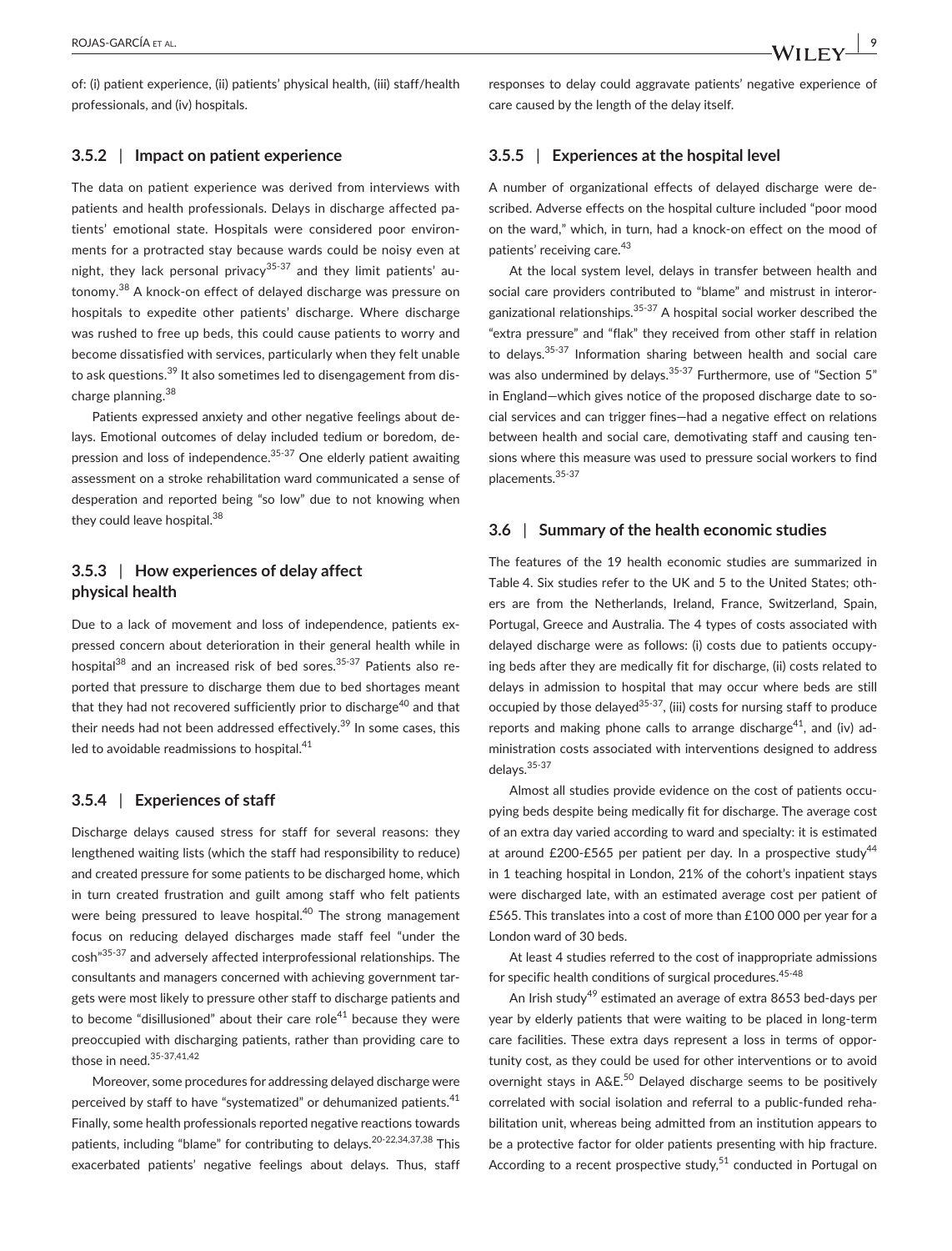| Author                        | Country     | Type of service                                                         | Types of cost included                                                                                                                                                                      | Differences between delay and non-delay in terms<br>of costs                                                                                                                                                                                                         | Method of economic<br>evaluation                                                                                                                                       | Number of inappropriate<br>days                                      |
|-------------------------------|-------------|-------------------------------------------------------------------------|---------------------------------------------------------------------------------------------------------------------------------------------------------------------------------------------|----------------------------------------------------------------------------------------------------------------------------------------------------------------------------------------------------------------------------------------------------------------------|------------------------------------------------------------------------------------------------------------------------------------------------------------------------|----------------------------------------------------------------------|
| Bartolome<br>$(2004)^{45}$    | Spain       | Centres of public<br>primary, private<br>clinics and A&E<br>departments | Health service resources use                                                                                                                                                                | compared to the planned 5.4+-3.6 d. Reducing the<br>translate into a reduction in costs of 17.4% annually<br>community-acquired pneumonia by 8%. This would<br>LOS of inappropriate admissions were 8.9+ -4.1 d<br>hospital stay would decrease the cost of treating | Cost of illness analysis                                                                                                                                               | In total 242 avoidable<br>bed-days                                   |
| Basso (2009) <sup>52</sup>    | The UK      | Orthopaedic unit                                                        | costs, cost of bed occupancy<br>Materials and drugs, staff                                                                                                                                  | 32 delayed patients: 19 lists required £38 703; 14<br>£22 407; 32 patients: 86 d: £17 200; 14 elderly<br>elderly patients (+7 younger): 11 lists required<br>(+7 younger): 51 d: £10 200                                                                             | Cost analysis                                                                                                                                                          | 86 d of bed occupancy                                                |
| Brasel (2002) <sup>56</sup>   | The USA     | Trauma services                                                         | Hospital costs                                                                                                                                                                              | (range, \$8983 to \$103 861). The average cost per<br>The average cost per delay patient was \$39 103<br>timely patient was \$24 414 (range,<br>\$3930-91717).                                                                                                       | Cost of discharge                                                                                                                                                      |                                                                      |
| Buist (2014) <sup>46</sup>    | Australia   | Acute hospitals                                                         | Bed-days                                                                                                                                                                                    | The cost for non-medical bed-days was estimated<br>to be \$764 800.                                                                                                                                                                                                  | health-care utilization<br>Collection results for<br>Hospital Cost Data<br>NWAHS Hospitals<br>using the National<br>from Round 14<br>Cost analysis of<br>$(2009 - 10)$ | 475 (33%) of 1438 total<br>non-medical reasons.<br>bed-days were for |
| Macedo-Vinas<br>$(2013)^{55}$ | Switzerland | tertiary care<br>Primary and                                            | costs of MRSA infection<br>LOS, cost per bed, direct                                                                                                                                        | Cost estimation of additional CHF 30 866 per<br>episode                                                                                                                                                                                                              | economic evaluation<br>Microcosting for the<br>cost analysis; no                                                                                                       | 15.3 d                                                               |
| Carter (2002) <sup>30</sup>   | The UK      | Acute care                                                              | cost to the health<br>% of annual neurorehabilita-<br>service (expressed as £ and<br>Delay days per annum,<br>tion budget)<br>additional                                                    | Delay days per annum 2844 for a total extra cost of<br>£176 300 (23.5% of annual budget)                                                                                                                                                                             |                                                                                                                                                                        | Not reported                                                         |
| $\frac{1}{2}$ Coughlan        | Ireland     | Hospital                                                                | rgency department<br>elective operations waiting<br>hospital funding; finances<br>Costs for general hospital:<br>stays, cancella-<br>tions of elective theatre,<br>lists, emer<br>overnight | Not stated                                                                                                                                                                                                                                                           | procedures, overnight<br>A cost analysis was not<br>performed. They only<br>assess the potential<br>loss in terms of bed<br>occupancy, surgery<br>stay in A&E          | Not stated                                                           |
|                               |             |                                                                         |                                                                                                                                                                                             |                                                                                                                                                                                                                                                                      |                                                                                                                                                                        | (Continues)                                                          |

TABLE 4 Summary of the health economic studies TABLE 4 Summary of the health economic studies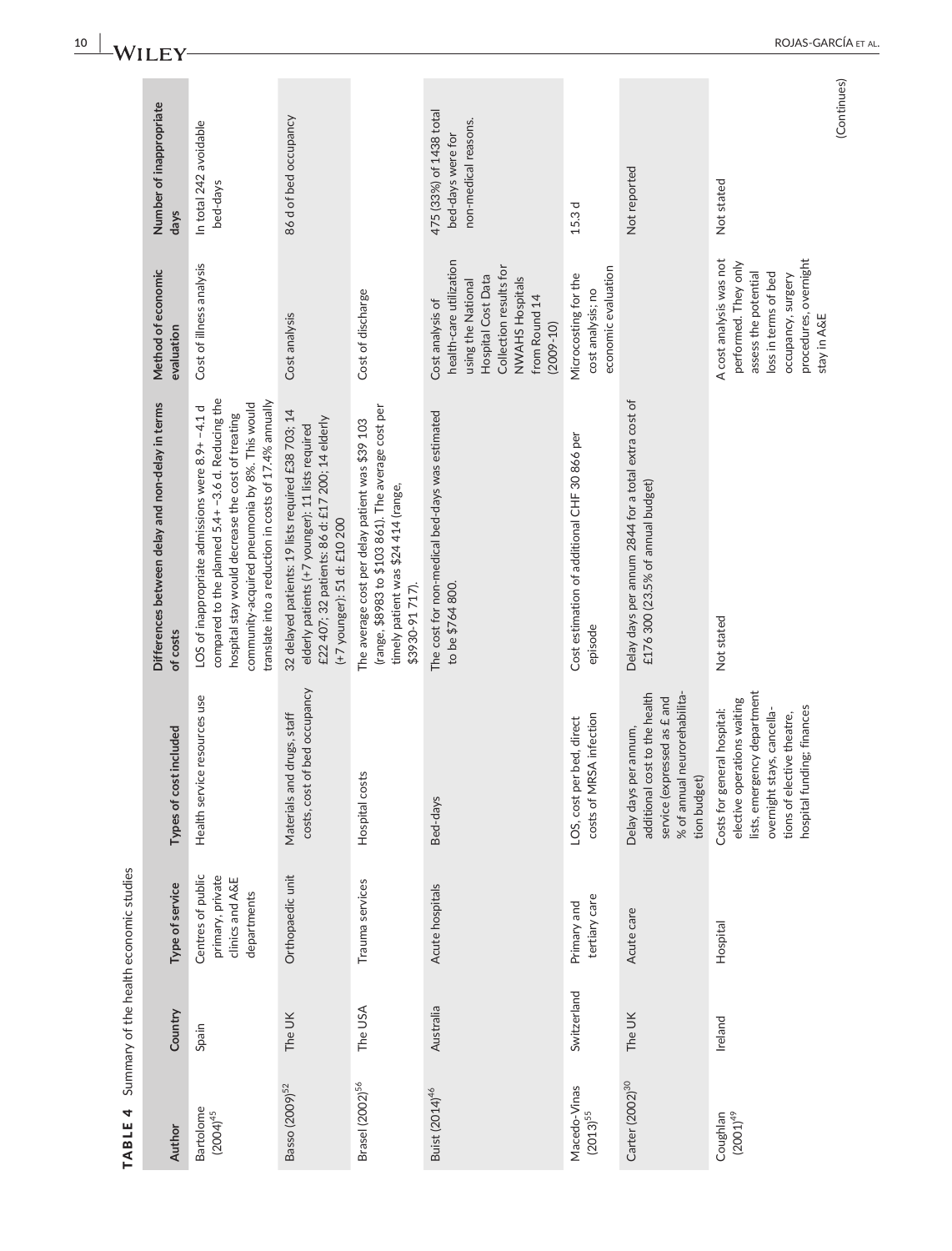| Hospital costs                            |                     | Number of inappropriate<br>days<br>Method of economic<br>evaluation<br>Differences between delay and non-delay in terms<br>of costs<br>cost included | 23 d vs 7 d<br>Not stated<br>and hospital cost 3 times higher (mean, \$54 646 vs<br>The ExProH patients' LOS was over 3 times longer<br>\$18 444, respectively; P < .001)<br>LOS costs (hospital cost) | From 1 to 6 d<br>Cost analysis<br>surgical intensive care, they estimated that transfer<br>Over a population of 731 patients transferred from | delays from 1 to 6 d (mean, 1.5 d; median, 2 d) The<br>due to lack of available beds in the ward), with<br>estimated to be \$581 790 for the entire study<br>cost associated with delays in transfer was<br>period, or \$21 547 per week | Bottom-up cost analysis.<br>outcomes or economic<br>No evaluation of<br>evaluation<br>estimate the delayed discharge had a mean cost of<br>Over 784 patients treated for stroke in a university<br>hospital in Athens between 2003-2009 they<br>€362 per patient<br>diagnostic tests, medica-<br>tions, hospital staff, and<br>Cost of length of stay,<br>overhead services | compared to patients with<br>additional 2.6 (95% CI: 0.5<br>while those with high risk/<br>419 bed-days lost. Patients<br>(95% CI: -0.5 to 3.3) days<br>average, an additional 1.5<br>socially isolated spent an<br>isolation, ceteris paribus,<br>social isolation spent, on<br>to 4.7) days on average<br>with moderate risk of<br>of delayed discharge<br>a low risk of social<br>Unit costs from national<br>databases were used<br>to estimate costs of<br>delayed discharges<br>whereas the high risk/socially isolated group costs<br>additional costs per patient of €532 per extra day<br>The moderate risk group of patient registered<br>€905 per patient<br>costs of a private care home,<br>the time horizon was 1 y, no<br>and required equipment. As<br>a private rehabilitation unit,<br>Daily cost of hospital stay;<br>formal and informal carer<br>discount rate was applied<br>domiciliary care services, |
|-------------------------------------------|---------------------|------------------------------------------------------------------------------------------------------------------------------------------------------|--------------------------------------------------------------------------------------------------------------------------------------------------------------------------------------------------------|-----------------------------------------------------------------------------------------------------------------------------------------------|------------------------------------------------------------------------------------------------------------------------------------------------------------------------------------------------------------------------------------------|-----------------------------------------------------------------------------------------------------------------------------------------------------------------------------------------------------------------------------------------------------------------------------------------------------------------------------------------------------------------------------|-------------------------------------------------------------------------------------------------------------------------------------------------------------------------------------------------------------------------------------------------------------------------------------------------------------------------------------------------------------------------------------------------------------------------------------------------------------------------------------------------------------------------------------------------------------------------------------------------------------------------------------------------------------------------------------------------------------------------------------------------------------------------------------------------------------------------------------------------------------------------------------------------------------------------------|
|                                           |                     |                                                                                                                                                      |                                                                                                                                                                                                        | to the floor was delayed in 22% of cases (mainly                                                                                              |                                                                                                                                                                                                                                          |                                                                                                                                                                                                                                                                                                                                                                             |                                                                                                                                                                                                                                                                                                                                                                                                                                                                                                                                                                                                                                                                                                                                                                                                                                                                                                                               |
|                                           |                     | Type of service                                                                                                                                      | Trauma unit                                                                                                                                                                                            | Surgical Intensive<br>Care Unit (SICU)                                                                                                        |                                                                                                                                                                                                                                          | Orthopaedics                                                                                                                                                                                                                                                                                                                                                                |                                                                                                                                                                                                                                                                                                                                                                                                                                                                                                                                                                                                                                                                                                                                                                                                                                                                                                                               |
|                                           |                     |                                                                                                                                                      |                                                                                                                                                                                                        |                                                                                                                                               | Greece                                                                                                                                                                                                                                   |                                                                                                                                                                                                                                                                                                                                                                             |                                                                                                                                                                                                                                                                                                                                                                                                                                                                                                                                                                                                                                                                                                                                                                                                                                                                                                                               |
| The USA<br>The USA<br>Country<br>Portugal | TABLE 4 (Continued) | Author                                                                                                                                               | Hwabejire<br>$(2013)^{32}$                                                                                                                                                                             | Johnson (2013) <sup>53</sup>                                                                                                                  | Kritikou (2016) <sup>54</sup>                                                                                                                                                                                                            | Landeiro $(2016)^{51}$                                                                                                                                                                                                                                                                                                                                                      | Menand $(2015)^{47}$                                                                                                                                                                                                                                                                                                                                                                                                                                                                                                                                                                                                                                                                                                                                                                                                                                                                                                          |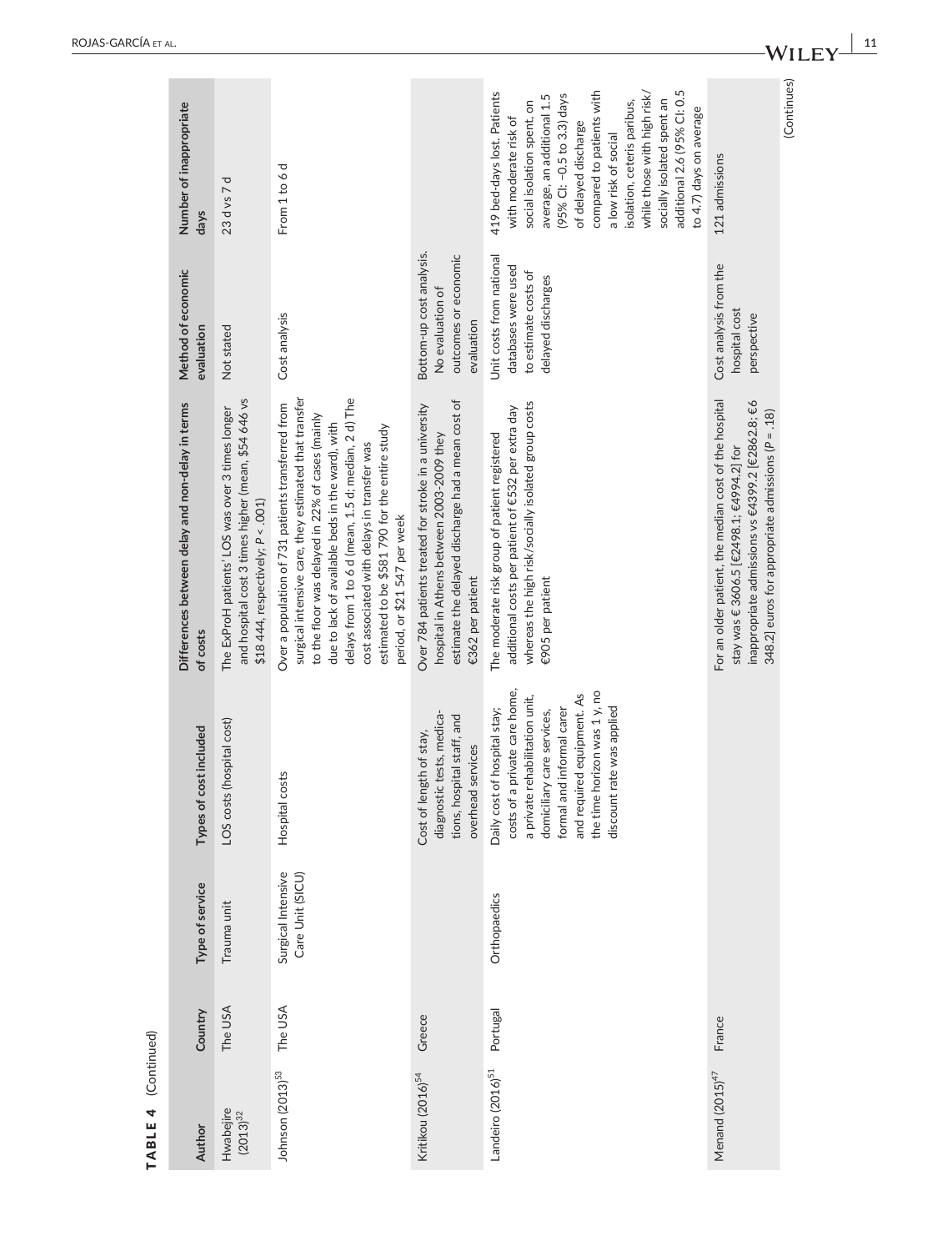| (Continued)<br>TABLE 4         |                    |                                                    |                                                                                                                                                                                                                                                                     |                                                                                                                                                                                                                                                                                                                                                                                                                                                       |                                                                                                                                         |                                                                                                                                                                                                                                                  |
|--------------------------------|--------------------|----------------------------------------------------|---------------------------------------------------------------------------------------------------------------------------------------------------------------------------------------------------------------------------------------------------------------------|-------------------------------------------------------------------------------------------------------------------------------------------------------------------------------------------------------------------------------------------------------------------------------------------------------------------------------------------------------------------------------------------------------------------------------------------------------|-----------------------------------------------------------------------------------------------------------------------------------------|--------------------------------------------------------------------------------------------------------------------------------------------------------------------------------------------------------------------------------------------------|
| Author                         | Country            | Type of service                                    | Types of cost included                                                                                                                                                                                                                                              | Differences between delay and non-delay in terms<br>of costs                                                                                                                                                                                                                                                                                                                                                                                          | Method of economic<br>evaluation                                                                                                        | Number of inappropriate<br>days                                                                                                                                                                                                                  |
| Mould-Quevedo<br>$(2009)^{48}$ | Mexico             |                                                    | examinations, intervisits to<br>Hospitalization costs (drugs,<br>laboratory and radiologic<br>administrative expenses).<br>other specialists, proce-<br>dures, emergency and<br>Third-party payers                                                                  | (95% CI: US \$323.2-US \$4931.4) per patient, while<br>An appropriate hospitalization costs US \$1497.2<br>\$2323.3 (95% Cl: US \$471.7-US \$6198.3), per<br>an inappropriate hospitalization resulted in US<br>patient                                                                                                                                                                                                                               | estimated. Third payer<br>Direct medical costs<br>appropriate and<br>associated with<br>hospitalization<br>inappropriate<br>perspective | 3891 d of hospital stays<br>5.1% ( $n = 198$ ) of the<br>were classified as<br>inappropriate                                                                                                                                                     |
| $(2010)^{58}$<br>Niemeijer     | Netherlands<br>The | Traumatology<br>Department                         | LOS, admissions                                                                                                                                                                                                                                                     | 118 additional admissions, at a cost of €176 400                                                                                                                                                                                                                                                                                                                                                                                                      | Simple cost analysis is<br>performed in the<br>discussion                                                                               | 3.2d                                                                                                                                                                                                                                             |
| Hendy (2012) <sup>44</sup>     | The UK             | surgical / acute<br>admissions unit<br>Medical and |                                                                                                                                                                                                                                                                     | 21% of inpatient stays were delayed discharge. The<br>cost of an extra day was 565 sterling pounds per<br>patient; 77% of delays due to provision of social<br>and therapy requirements                                                                                                                                                                                                                                                               |                                                                                                                                         |                                                                                                                                                                                                                                                  |
| Polder (2003) <sup>67</sup>    | Netherlands<br>The |                                                    | Societal perspective adopted<br>to assess the costs, using a<br>investments in manpower,<br>Detailed measurement of<br>Medical costs and private<br>costs (informal care and<br>housing and overhead.<br>bottom-up approach.<br>equipment materials,<br>travelling) | patients (€1057 less compared with conventionally<br>significant and with huge variation. A shift in costs<br>discharge. Hospital costs were reduced by €2812<br>p < .001 nursing home costs increased by €1290<br>from hospital to nursing home is caused by early<br>Average costs during the 4 mo after incidence of<br>hip fracture were €14 281 for early discharged<br>discharged patients €15 338). Not statistically<br>$p < .001$ on average | Costs examined from<br>societal perspective<br>using a bottom-up<br>methodology                                                         |                                                                                                                                                                                                                                                  |
| Thomas $(2005)^{57}$           | The USA            | Traumatology                                       | Cost of trauma patients<br>admitted between<br>2001-2003                                                                                                                                                                                                            | hospital, total hospital charges for excess bed-days<br>For patients experiencing a delay in discharge from<br>were \$2455703 per year and total costs were<br>\$715403 per year                                                                                                                                                                                                                                                                      |                                                                                                                                         | 1 in 25 patients admitted to<br>experienced an average of<br>6 d of delay in discharge,<br>placement (eg rehabilita-<br>tion or subacute hospital<br>mainly attributable to<br>challenges in patient<br>the trauma centre,<br>bed not available) |
| $(2015)^{68}$<br>Schwartz      | The USA            |                                                    | Cost for laparoscopic<br>cholecystectomy;                                                                                                                                                                                                                           | An incremental \$2439 is paid 1 d after, \$4146-3 d<br>cholecystectomy on hospital day 1 was \$11 087.<br>The mean cost per person of laparoscopic<br>after, \$5735-3 d after, etc                                                                                                                                                                                                                                                                    | cost-to-charge ratios<br>Cost analysis using<br>hospital-specific                                                                       | 34.5% of patients have a<br>delayed surgery                                                                                                                                                                                                      |
| Soria-Aledo<br>$(2009)^{50}$   | Spain              | General                                            | Cost of inappropriate stay                                                                                                                                                                                                                                          | The cost of inappropriate admissions and stays in a<br>€2 125 638 per year when extrapolated to the<br>sample of 725 hospitals admissions and 1350<br>hospital stays was €147 044. This represents<br>whole hospital                                                                                                                                                                                                                                  |                                                                                                                                         |                                                                                                                                                                                                                                                  |

# **12 |**  ROJAS-GARCÍA et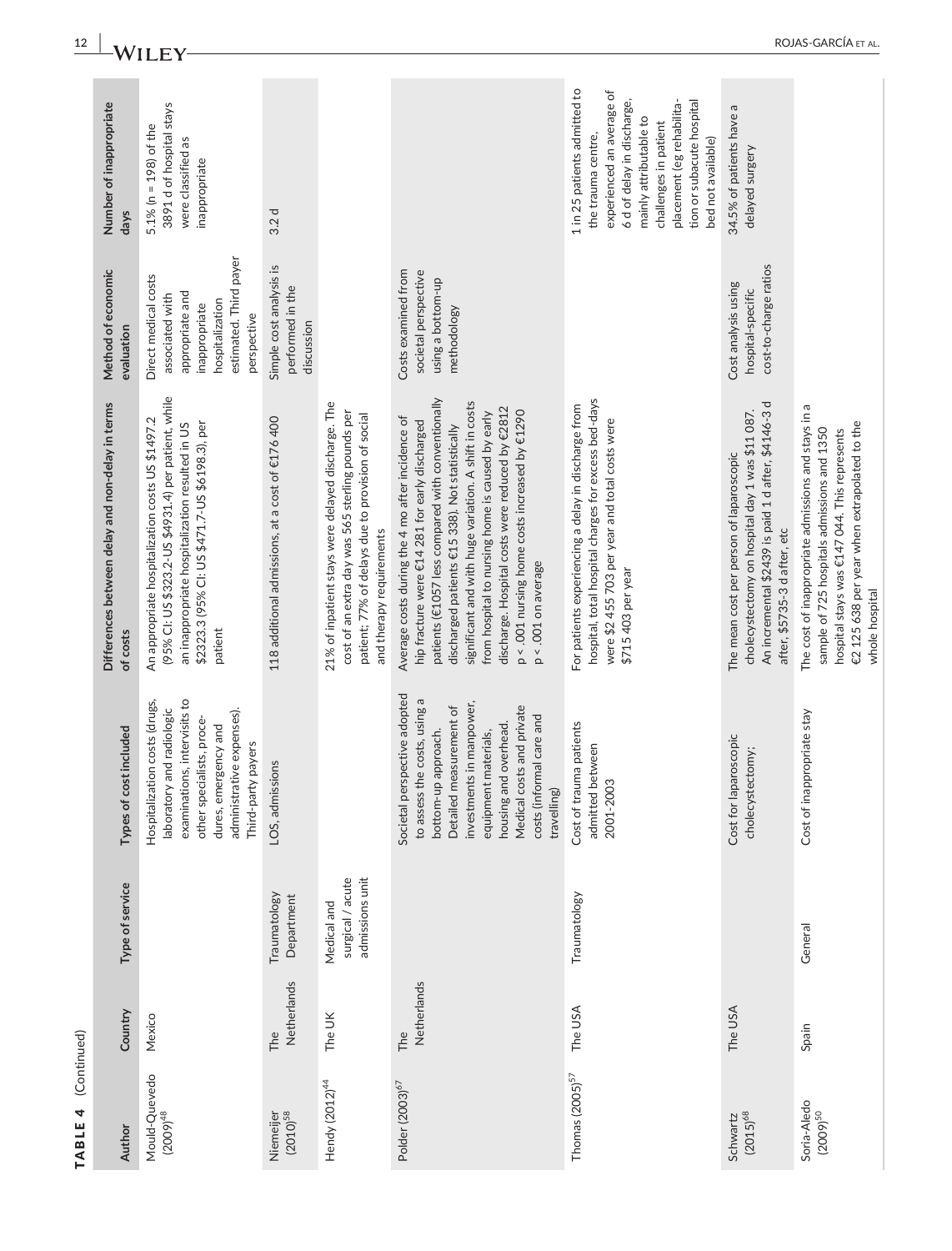278 patients admitted to a university hospital's orthopaedic ward, between 11.2% and 30.7% of total hospital costs could be saved by avoiding delays. In this study, unit costs from national databases were used to estimate the costs of delayed discharge: delayed discharge affected 22.3% of patients, causing a loss of 419 bed-days (11.5% of total length of stay). They estimated that between 11.2% and 30.7% of total costs (€ 2352 and 9317 per delayed patient) were due to delayed discharge.

Delayed discharge caused cancellations of elective operations due to blocked beds, delaying operations and increasing costs of subsequent delays. When operating time is reduced or unavailable. this inevitably translates into delays in treatment and discharge for some patients.<sup>52</sup> Delayed discharge can cause a bed-block in surgical and medical wards causing delays in transfer within hospital.<sup>53,54</sup> Prolonged length of stays (LOS) is more likely to increase the risk of infections and therefore the costs associated with infections treatment.<sup>55</sup>

A US study<sup>56</sup> estimated that one of the causes of delayed discharge was the lack of rehabilitation beds and that this would cause an additional hospital cost of \$14 599 per delayed patient. In another prospective US study<sup>57</sup> conducted in a trauma university hospital, all admitted patients between 2001 and 2003 were prospectively evaluated for the occurrence of delayed discharge: 1 in 25 patients had on average 6 days of delay in discharge, mainly attributable to challenges with patient placement, including absence of a rehabilitation or subacute hospital bed. In Massachusetts, $32$  patients with excessively prolonged hospitalization (ExProH) incurred higher hospitalization cost (mean, \$54 646) compared with non-ExProH patients (mean, \$18 444). Therefore, to improve efficiency in a trauma system, it will be necessary to implement changes from acute care through to rehabilitation.

Discharge delays can have an impact not only on other admissions, but also on many other hospital services, including staff workload, physiotherapy, medical or surgery review, radiology, laboratory, pharmacy, transport, social and therapy services. In a prospective study conducted in London, they estimated that the repercussion of delayed discharge on other services can cost £0.5 million annually.<sup>44</sup>

In the Netherlands,<sup>58</sup> an intervention to improve the discharge process reduced almost 50% of the inappropriate hospital stay, with a consequent improvement in trauma care quality and financial efficiency.

# **4** | **DISCUSSION**

This is the first systematic review of the literature to take a comprehensive perspective on the impact of delayed discharge on patients, staff, and hospitals; and of their interrelationships.<sup>3</sup> For patients, the main adverse outcomes are an association with an increased risk of mortality, hospital-acquired infections, mental ill health and reductions in patients' mobility and activities of daily living. For health-care staff, the stress, diversion from a primary focus on patient care and deleterious interprofessional relationships, all have further harmful

implications for patients' health and well-being. Finally, in addition to the impact on inpatient costs, we describe the economic repercussions for other services.

### **4.1** | **Strengths and limitations**

This study's major strength is the collation of results from different primary studies to highlight the multiple and interrelated effects of delayed discharge on patients, health professionals and hospitals. Previous research focussed on specific aspects of delay. Thus, few qualitative studies fully captured experiences of delay from patient, staff and hospital perspectives,  $35-37$  while quantitative studies focussed on a limited number of health outcomes. By examining the impacts of delayed discharge within and across the health system, this review revealed interactions and sequelae. For example, the physical or emotional impacts on patients can lead to disengagement from care or discharge planning processes which could contribute to further adverse impact on patients' health. Furthermore, patients' negative experiences were sometimes exacerbated by staff reactions to prolonged hospital stay, when the quality of the care they provided could deteriorate due to the stress of dealing with delays or because they "blamed" patients for delays. Thus, this review adds to previous literature by highlighting the "knock-on" effects of delay within the system.

Our findings on the impact of delayed discharge on hospital readmissions are in line with existing studies, including evidence that delays result in other patients being discharged prematurely<sup>43</sup> and that some health and social needs were neglected.<sup>39</sup> However, previous studies underestimated the economic impact of delayed discharge by assessing individually specific type of costs, such as the extra LOS, the cost of acquired infections or the cost of cancelled interventions. In this review, we highlight the importance of summing up all those costs and of including a more comprehensive list that takes into account the organizational costs, the repercussions on other services and the potential societal costs.

A major weakness of our findings is the lack of comprehensive evidence on delayed discharge from a single country's health system. This might have more easily allowed exploration of structural or policy related explanations. In the absence of sufficient data for intranational examination, we followed the well established route of examining research from OECD countries.<sup>59</sup> The OECD has been a prime source of international comparative data on health systems for many decades. A second potential weakness is the low methodological quality: we judged that two thirds of the quantitative and qualitative studies had low to moderate quality; this potentially limits the reliability of the results. Thirdly, some studies which assessed the impact of prolonged LOS without reporting the reasons for delay might have been excluded. Fourthly, most studies did not identify the type of infection acquired and how associated costs were measured, making it challenging to assess the impact of delays accurately. Finally, we limited our review to papers written in English which might have excluded relevant findings, although this represented <5% of references identified for full-text assessment.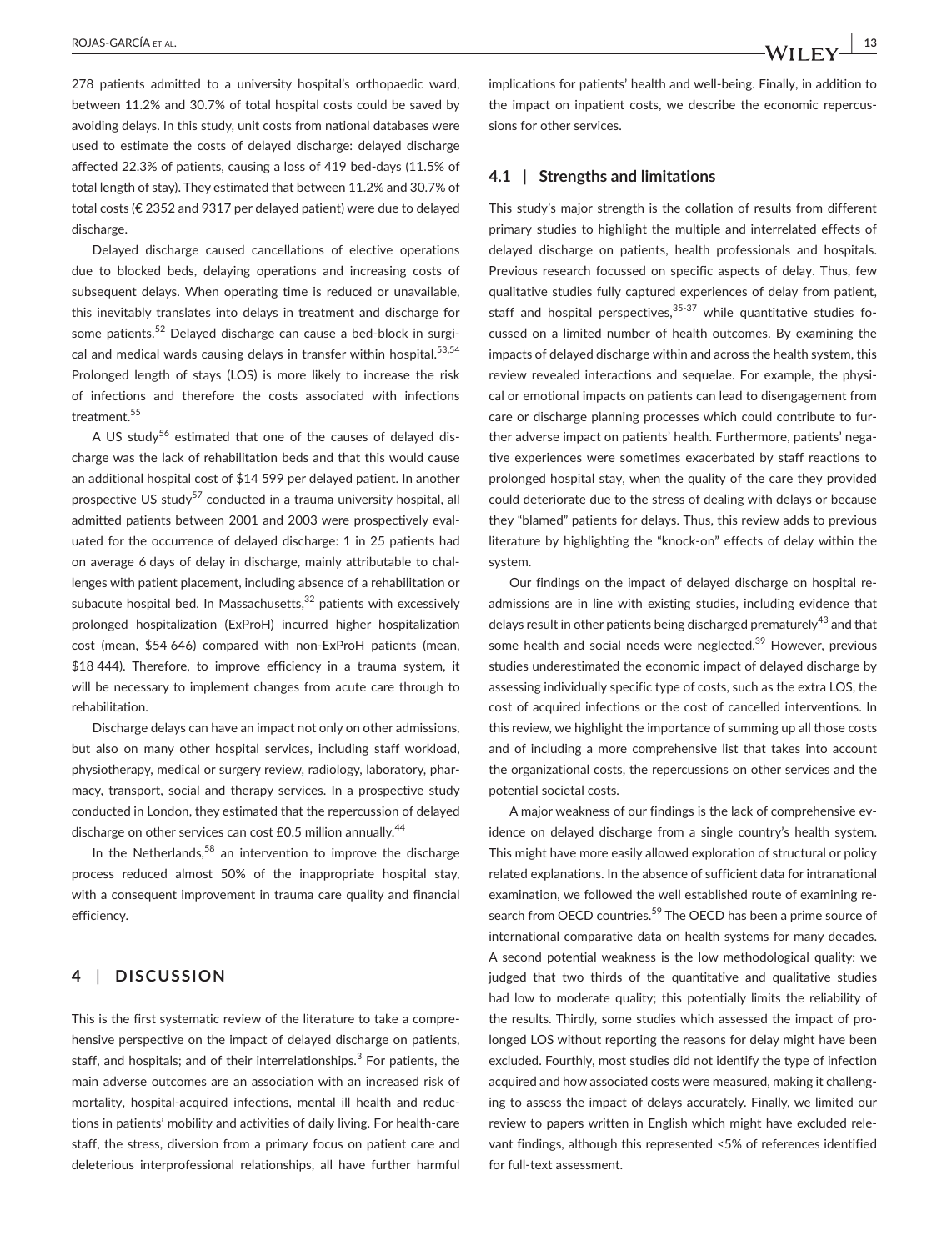#### **4.2** | **Implications for practice, policy and research**

Recent policies on delayed discharge advocate "system-level" approaches to addressing delays, for example encouraging shared leadership and integration across health and social care.<sup>6,60,61</sup> Previous research has found examples of joint working between health and social care that improved working relationships and facilitated ownership of delays.<sup>35-37</sup> This review confirms the importance of system-level approaches that address the effects of delay at multiple levels. It is recognized that delayed discharge is a contested concept, due to differing interpretations in policy and among health and social care providers on the reasons for, and measurement of, delays.<sup>62</sup> For the purposes of this review which included studies from different countries, we have defined delayed discharge as a stay for a patient who is beyond being deemed "medically fit" to leave hospital, but is unable to do so for non-medical reasons. However, we acknowledge that the nature of delayed discharge is not fixed, but varies across health systems and is locally negotiated by health and social care providers in response to different policy and organizational environments.<sup>63</sup> For example, NHS England's definition of a patient that is ready for discharge includes the safety and appropriateness of the discharge destination as well as clinical considerations, whereby a discharge may only occur when (i) a clinical decision has been made that the patient is ready for transfer, (ii) a multidisciplinary team decision has been made that the patient is ready for transfer, and (iii) the patient is safe to discharge/transfer.<sup>64</sup> The variety of reasons for delay, including those linked to local and national policy, may add to the self-perceptions of patients, particularly frail older people, of being "bed blockers" that contribute to delays, which may adversely affect their health by causing further stress and anxiety linked to feeling at fault for delays.  $35-37,43$  Even where there is variation in defining delays in discharge there is broad acceptance among professionals working in the health service that it continues to be a significant problem that impacts the provision of care.<sup>65</sup> Our findings provide renewed emphasis for the need to standardize the approach to measuring delays and invest in delayed discharge the issue as a priority given its impact not only on patients' health and experiences of care, but also on staff well-being, interprofessional relationships and information sharing; and on distal (in addition to proximal) costs.<sup>66</sup>

We have highlighted that the real cost of delayed discharge must include unit level (eg LOS or infection costs or cancelled operations), organizational and local system-level impacts. However we should also consider other costs that have not been quantified yet (eg the impact on staff morale, staff turnover, agency fees, cost of social care, nursing homes), but could have a huge economic impact. Delayed discharge represents an opportunity cost that is not necessarily equal to the forgone margin from a new admission. There are many repercussions on other services, such as staff, physiotherapy, radiology, pharmacy, surgery, occupational therapy, laboratory and lack of downstream beds that should be considered when assessing the costs of delayed discharge.<sup>44</sup> Further attention should also be placed on societal costs related to productivity losses due to delay discharge of patients in

working age or their caregivers, transport costs to visit delayed patients and impacts on other sectors.<sup>67</sup>

Finally, to assess the longer term impact of delays, prospective cohort studies are required that combine routine data from health and social care databases and supplement this with additional process and outcome data.

#### **ACKNOWLEDGEMENTS**

The authors want to thank Claire Stansfield for helping in developing the search strategies.

#### **DISCLAIMER**

The views expressed are those of the author(s) and not necessarily those of the NHS, the NIHR or the Department of Health.

#### **AUTHORS' CONTRIBUTIONS**

All authors have made substantial contributions to this study. ARG, ST, JT and RR were responsible for the conception and design of the study. ARG and JT were responsible for the design of the search strategies. ARG, ST, EP and EH screened titles and abstracts of retrieved references and full-text documents. ARG, ST, EP and EH were responsible for the analysis and interpretation of data. All were responsible for drafting the article or revising it critically for important intellectual content.

#### **CONFLICT OF INTEREST**

None declared.

#### **ORCID**

*Antonio Rojas-Garcí[a](http://orcid.org/0000-0002-7792-4311﻿﻿﻿)* <http://orcid.org/0000-0002-7792-4311>

#### **REFERENCES**

- 1. NSW Health PD, Health Services Performance Improvement Branch. In: Department of Health N, editor. Care Coordination: Planning from Admission to Transfer of Care in NSW Public Hospitals. Sydney, Australia: NSW Department of Health; 2011.
- 2. Appropriate Level of Care: A Patient Flow, System Integration and Capacity Solution. 2006.
- 3. Gaughan J, Gravelle H, Siciliani L. *Delayed Discharges and Hospital Type: Evidence from the English NHS*. Centre for Health Economics Research Paper; No. 133; 1-27; 2016.
- 4. Bates A. Delayed Transfers of Care in the NHS. In: Commons H, ed. 2015.
- 5. Hospital discharge delays 'cost NHS £100 m'. *Health Serv J*. 2014; Accessed February 16, 2016.
- 6. Bryan K. Policies for reducing delayed discharge from hospital. *Br Med Bull*. 2010;95:33-46.
- 7. NHS-England. Delayed Transfers of Care Data 2014–15. 2015. Vol 2016. [https://www.england.nhs.uk/statistics/statistical-work-areas/delayed](https://www.england.nhs.uk/statistics/statistical-work-areas/delayed-transfers-of-care/delayed-transfers-of-care-data-2014-15/2015:2014-2015)[transfers-of-care/delayed-transfers-of-care-data-2014-15/](https://www.england.nhs.uk/statistics/statistical-work-areas/delayed-transfers-of-care/delayed-transfers-of-care-data-2014-15/2015:2014-2015) [2015:2014-2015](https://www.england.nhs.uk/statistics/statistical-work-areas/delayed-transfers-of-care/delayed-transfers-of-care-data-2014-15/2015:2014-2015) Accessed February 16, 2016.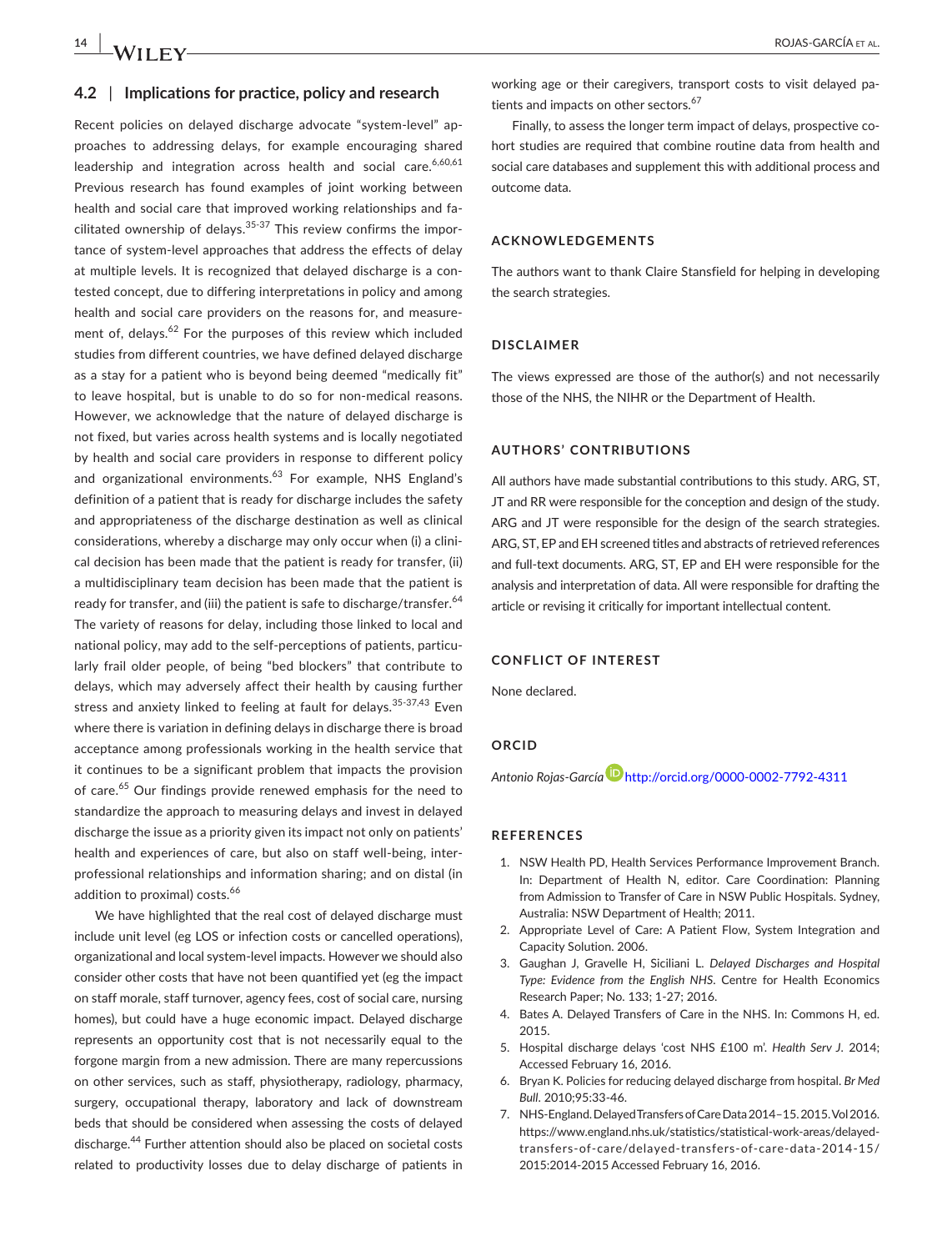- 8. NHS-England. Guide for Health and Social Care practitioners. Ensuring a consistent person-centred assessment. 2014.
- 9. OECD. List of OECD Member countries Ratification of the Convention on the OECD. 2013. Accessed July 20, 2016.
- 10. Moher D, Liberati A, Tetzlaff J, Altman DG. Preferred reporting items for systematic reviews and meta-analyses: the PRISMA statement. *Ann Intern Med*. 2009;151:264-269.
- 11. Rojas-Garcia A, Turner S, Pizzo E, Hudson E, Thomas J, Raine R. Impact of delayed discharge: a systematic review. PROSPERO 2016; [http://](http://www.crd.york.ac.uk/PROSPERO/display_record.asp?ID=CRD42016035256) [www.crd.york.ac.uk/PROSPERO/display\\_record.asp?ID=CRD4](http://www.crd.york.ac.uk/PROSPERO/display_record.asp?ID=CRD42016035256) [2016035256.](http://www.crd.york.ac.uk/PROSPERO/display_record.asp?ID=CRD42016035256) Accessed February 16, 2016.
- 12. Thomas J, Brunton J, Graziosi S. EPPI-Reviewer 4.0: software for research synthesis. 2010.
- 13. Devapriam J, Gangadharan S, Pither J, Critchfield M. Delayed discharge from intellectual disability in-patient units. *Psychiatr Bull*. 2014;38:211-215.
- 14. Great Britain. *Community Care (Delayed Discharges etc.) Act 2003*. London: Stationery Office; 2003.
- 15. Day MR, McCarthy G, Coffey A. Discharge planning: the role of the discharge co-ordinator. *Nurs Older People*. 2009;21:26-31.
- 16. Thomas C, Ramcharan A. Why do patients with complex palliative needs experience delayed hospital discharge. *Nurs Times*. 2010;106:15-17.
- 17. Gaughan J, Gravelle H, Siciliani L. Testing the bed-blocking hypothesis: does nursing and care home supply reduce delayed hospital discharges? *Health Econ*. 2015;24(Suppl 1):32-44.
- 18. Brunton G, Caird J, Sutcliffe K, et al. *Depression, Anxiety, Pain and Quality of Life in People Living with Chronic Hepatitis C: a Systematic Review and Meta-analysis*. London: EPPI-Centre, Social Science Research Unit, UCL Institute of Education, University College London; 2015.
- 19. Harden A. Does study quality matter in systematic reviews that include qualitative research?. Sao Paulo, Brazil; XV Cochrane Collaboration; 2007.
- 20. Harden A. The quality of qualitative evidence: a review of assessment tools. London, UK: Seventh Annual International Campbell Colloquium; 2007.
- 21. Drummond MF, Sculpher MJ, Claxton K, Stoddart GL, Torrance GW. *Methods for the Economic Evaluation of Health Care Programmes*. 4th ed. Oxford, England: Oxford University Press; 2015.
- 22. NICE. *Guide to the Methods of Technology Appraisal 2013*. London: National Institute for Health Care Excellence; 2013.
- 23. Challis D, Hughes J, Xie C, Jolley D. An examination of factors influencing delayed discharge of older people from hospital. *Int J Geriatr Psychiatry*. 2014;29:160-168.
- 24. Young J, Green J. Effects of delays in transfer on independence outcomes for older people requiring postacute care in community hospitals in England. *J Clin Gerontol Geriatr*. 2010;1:48-52.
- 25. Moeller JJ, Ma M, Hernandez P, Marrie T, Touchie C, Patrick W. Discharge delay in patients with community-acquired pneumonia managed on a critical pathway. *Can J Infect Dis Med Microbiol.* 2006;17:109-113.
- 26. Ingold BB, Yersin B, Wietlisbach V, Burckhardt P, Bumand B, Bula CJ. Characteristics associated with inappropriate hospital use in elderly patients admitted to a general internal medicine service. *Aging.* (Milan, Italy) 2000;12:430-438.
- 27. Jasinarachchi KH, Ibrahim IR, Keegan BC, et al. Delayed transfer of care from NHS secondary care to primary care in England: its determinants, effect on hospital bed days, prevalence of acute medical conditions and deaths during delay, in older adults aged 65 years and over. *BMC Geriatr*. 2009;9:4.
- 28. Costa AP, Poss JW, Peirce T, Hirdes JP. Acute care inpatients with long-term delayed-discharge: evidence from a Canadian health region. *BMC Health Serv Res*. 2012;12:172.
- 29. Rosman M, Rachminov O, Segal O, Segal G. Prolonged patients' In-Hospital Waiting Period after discharge eligibility is associated with

increased risk of infection, morbidity and mortality: a retrospective cohort analysis. *BMC Health Serv Res*. 2015;15:246.

- 30. Carter ND, Wade DT. Delayed discharges from Oxford city hospitals: who and why? *Clin Rehabil*. 2002;16:315-320.
- 31. Umarii SI, Lankester BJ, Prothero D, Bannister GC, Recovery after hip fracture. *Injury*. 2006;37:712-717.
- 32. Hwabejire JO, Kaafarani HMA, Imam AM, et al. Excessively long hospital stays after trauma are not related to the severity of illness: let's aim to the right target!. *JAMA Surg*. 2013;148:956-961.
- 33. DH. *Achieving Timely "Simple" Discharge from Hospital: A Toolkit for the Multi-Disciplinary Team*. London, England: Department of Health; 2004.
- 34. Gansel Y, Danet F, Rauscher C. Long-stay inpatients in shortterm emergency units in France: a case study. *Soc Sci Med*. 2010;70:501-508.
- 35. Cornes M, Manthorpe J, Donaghy E, Godfrey M, Hubbard G, Townsend J. Delayed discharge from hospital: supporting older people to exercise choice. *Work Old People*. 2008;12:15p.
- 36. Godfrey M, Townsend J, Cornes M, Donaghy E, Hubbard G, Manthorpe J. *Reimbursement in Practice: the Last Piece of the Jigsaw: A Comparative Study of Delayed Hospital Discharge in England and Scotland*. Leeds: University of Leeds; 2008.
- 37. Godfrey M, Townsend J. Delayed hospital discharge in England and Scotland: a comparative study of policy and implementation. *J Integr Care*. 2009;17:11.
- 38. Swinkels A, Mitchell T. Delayed transfer from hospital to community settings: the older person's perspective. *Health Soc Care Community*. 2009;17:45-53.
- 39. Fuji KT, Abbott AA, Norris JF. Exploring care transitions from patient, caregiver, and health-care provider perspectives. *Clin Nurs Res*. 2013;22:258-274.
- 40. Ekdahl AW, Linderholm M, Hellstrom I, Andersson L, Friedrichsen M. 'Are decisions about discharge of elderly hospital patients mainly about freeing blocked beds?' A qualitative observational study. *BMJ Open.* 2012;2:1-9.
- 41. Connolly M, Grimshaw J, Dodd M, et al. Systems and people under pressure: the discharge process in an acute hospital. *J Clin Nurs*. 2009;18:549-558.
- 42. Cooper AB, Sibbald R, Scales DC, Rozmovits L, Sinuff T. Scarcity: the context of rationing in an Ontario ICU. *Crit Care Med*. 2013;41:1476-1482.
- 43. Kydd A. The patient experience of being a delayed discharge. *J Nurs Manag*. 2008;16:121-126.
- 44. Hendy P, Patel JH, Kordbacheh T, Laskar N, Harbord M. In-depth analysis of delays to patient discharge: a metropolitan teaching hospital experience. *Clin Med*. 2012;12:320-323.
- 45. Bartolome M, Almirall J, Morera J, et al. A population-based study of the costs of care for community-acquired pneumonia. *Eur Respir J*. 2004;23:610-616.
- 46. Buist MD, Jaffray L, Bell E, et al. Utilisation of beds on the general medical unit by 'non-acute medical' patients: a retrospective study of incidence and cost in two Tasmanian regional medical hospital units. *Intern Med J*. 2014;44:171-177.
- 47. Menand E, Lenain E, Lazarovici C, et al. French multicenter evaluation of the appropriateness of admission to the emergency department of the over-80s. *J Nutr Health Aging*. 2015;19:681-687.
- 48. Mould-Quevedo Joaquin F, Garcia-Pena C, Contreras-Hernandez I, et al. Direct costs associated with the appropriateness of hospital stay in elderly population. *BMC Health Serv Res*. 2009;9:151.
- 49. Coughlan T, O'Neill D. General hospital resources consumed by an elderly population awaiting long-term care. *Ir Med J*. 2001;94: 206-208.
- 50. Soria-Aledo V, Carrillo-Alcaraz A, Campillo-Soto Á, et al. Associated factors and cost of inappropriate hospital admissions and stays in a second-level hospital. *Am J Med Qual*. 2009;24:321-332.